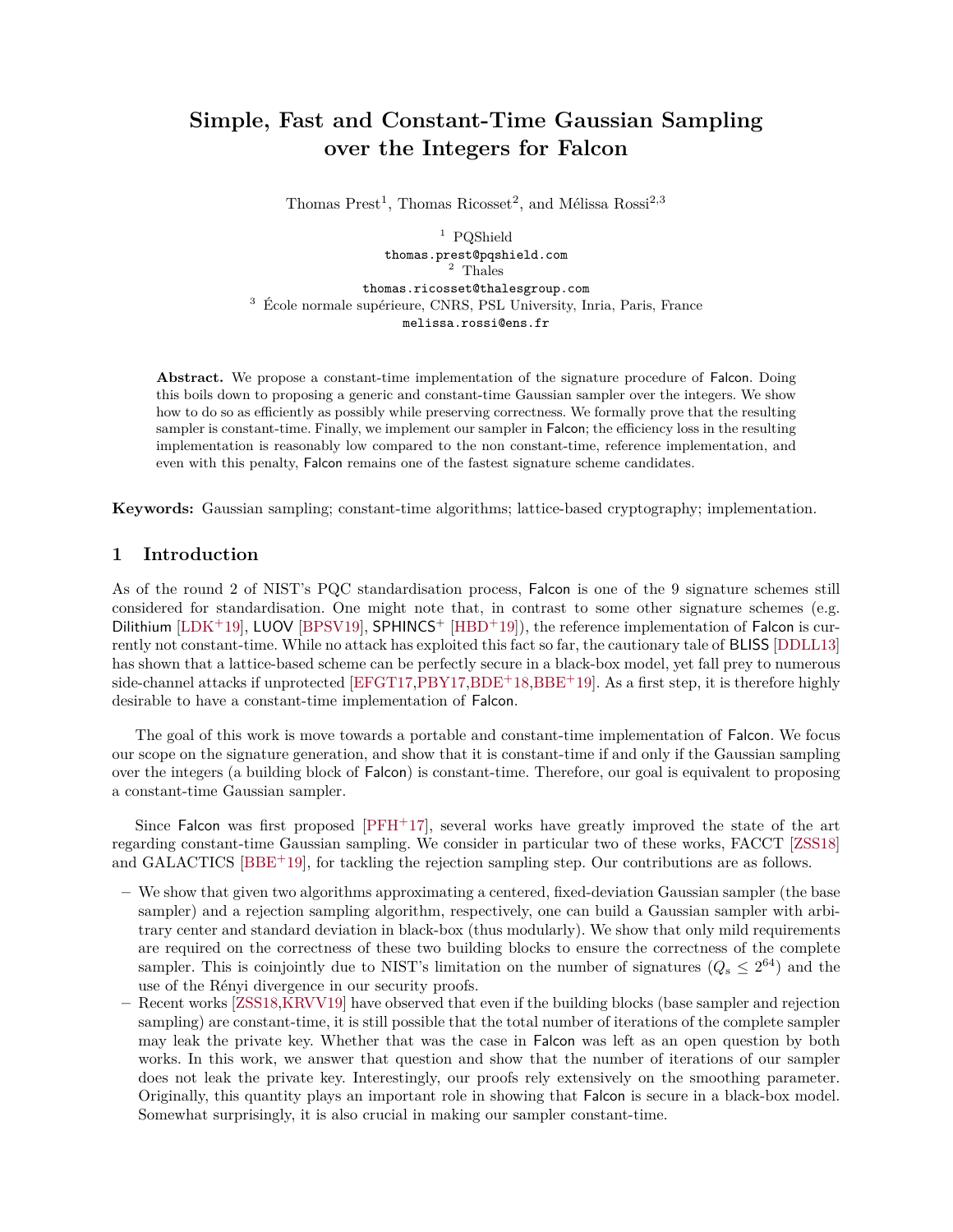- <span id="page-1-0"></span>**–** We propose an instantiation of our sampler using a small cumulative distribution table for the base sampler, and either FACCT [\[ZSS18\]](#page-16-2) or GALACTICS [\[BBE](#page-14-1)+19] for the rejection sampling. A few observations allow us to use only 70 bits of randomness for the base sampler and (on average) 8 bits for rejection sampling. We want to emphasize that this instantiation is extremely simple. On the other hand, since our design is modular, it does leave plenty of room to propose improvements to either of the building blocks, or to their combination. We describe a few of these potential improvements as well.
- **–** We propose a constant time implementation of Falcon using our constant-time sampler and provide comparisons with other implementations on an Intel Core i7-6500U CPU (clocked at 2.5 GHz). Compared to the reference implementation of Falcon (which is not constant-time), ours is slightly slower, but it still computes thousands of signatures per second. It is also faster than the reference implementation of Dilithium [\[LDK](#page-15-0)+19].

## **2 Related Works**

In the recent years, there has been a surge of works related to Gaussian sampling over the integers. Building on convolution techniques from [\[PDG14\]](#page-16-3), Micciancio and Walter [\[MW17\]](#page-15-6) proposed an arbitrary-center Gaussian sampler base, as well as a statistical tool (the max-log distance) to analyse it. Prest [\[Pre17\]](#page-16-4) revisited techniques based on precomputed tables or polynomial interpolation, along with an improved security analysis using the Rényi divergence (building upon work by Bai et al. [\[BLL](#page-15-7)+15].). Polynomial-based methods were further studied by Zhao et al. [\[ZSS18\]](#page-16-2) and Barthe et al.[\[BBE](#page-14-1)+19]. Hülsing et al. [\[HLS18\]](#page-15-8) proposed the use of rounded Gaussians. Dwarakanath and Galbraith [\[DG14\]](#page-15-9) proposed to use Knuth-Yao's discrete distribution generating (DDG) trees; an optimized and constant-time instantiation of this idea has recently been proposed by Karmakar et al. [\[KRVV19\]](#page-15-5). Ducas and Nguyen [\[DN12\]](#page-15-10) proposed a variant of rejection sampling using only standard double precision floating-point numbers in most cases, and this work was extended in Ducas' PhD thesis [\[Duc13\]](#page-15-11). It is to be noted that techniques first proposed by von Neumann [\[von50\]](#page-16-5) allow to generate (continuous) Gaussians simply and elegantly by combining rejection sampling and finite automata [\[For72,](#page-15-12)[AD73,](#page-14-2)[Kar16\]](#page-15-13). While these techniques have been considered in the context of lattice-based cryptography [\[DDLL13,](#page-15-3)[DWZ18\]](#page-15-14) they are also notoriously hard to make constant-time. Finally, Walter [\[Wal19\]](#page-16-6) studied a few of the previously cited techniques with the goal of minimizing their relative error.

## **3 Preliminaries**

#### **3.1 Gaussians**

For  $\sigma, \mu \in \mathbb{R}$  with  $\sigma > 0$ , we call Gaussian function of parameters  $\sigma, \mu$  and denote by  $\rho_{\sigma,\mu}$  the function defined over  $\mathbb{R}$  as  $\rho_{\sigma,\mu}(x) = \exp\left(-\frac{(x-\mu)^2}{2\sigma^2}\right)$  $\left(\frac{2}{2\sigma^2}\right)$ . Note that when  $\mu = 0$  we omit it in index notation, e.g.  $\rho_{\sigma}(x) = \rho_{\sigma,0}(x)$ . The parameter  $\sigma$  (resp.  $\mu$ ) is often called the standard deviation (resp. center) of the Gaussian. In addition, for any countable set  $S \subsetneq \mathbb{R}$  we abusively denote by  $\rho_{\sigma,\mu}(S)$  the sum  $\sum_{z \in S} \rho_{\sigma,\mu}(z)$ . When  $\sum_{z \in S} \rho_{\sigma,\mu}(z)$  is finite, we denote by  $D_{S,\sigma,\mu}$  and call Gaussian distribution of parameters  $\sigma,\mu$  the distribution over *S* defined by  $D_{S,\sigma,\mu}(z) = \rho_{\sigma,\mu}(z)/\rho_{\sigma,\mu}(S)$ .

## **3.2 Renyi Divergence**

We recall the definition of the Rényi divergence, which we will use massively in our security proofs.

**Definition 1 (Rényi Divergence).** Let  $P$ ,  $Q$  be two distributions such that  $Supp(P) \subseteq Supp(Q)$ . For  $a \in (1, +\infty)$ *, we define the Rényi divergence of order a by* 

$$
R_a(\mathcal{P}, \mathcal{Q}) = \left(\sum_{x \in Supp(\mathcal{P})} \frac{\mathcal{P}(x)^a}{\mathcal{Q}(x)^{a-1}}\right)^{\frac{1}{a-1}}.
$$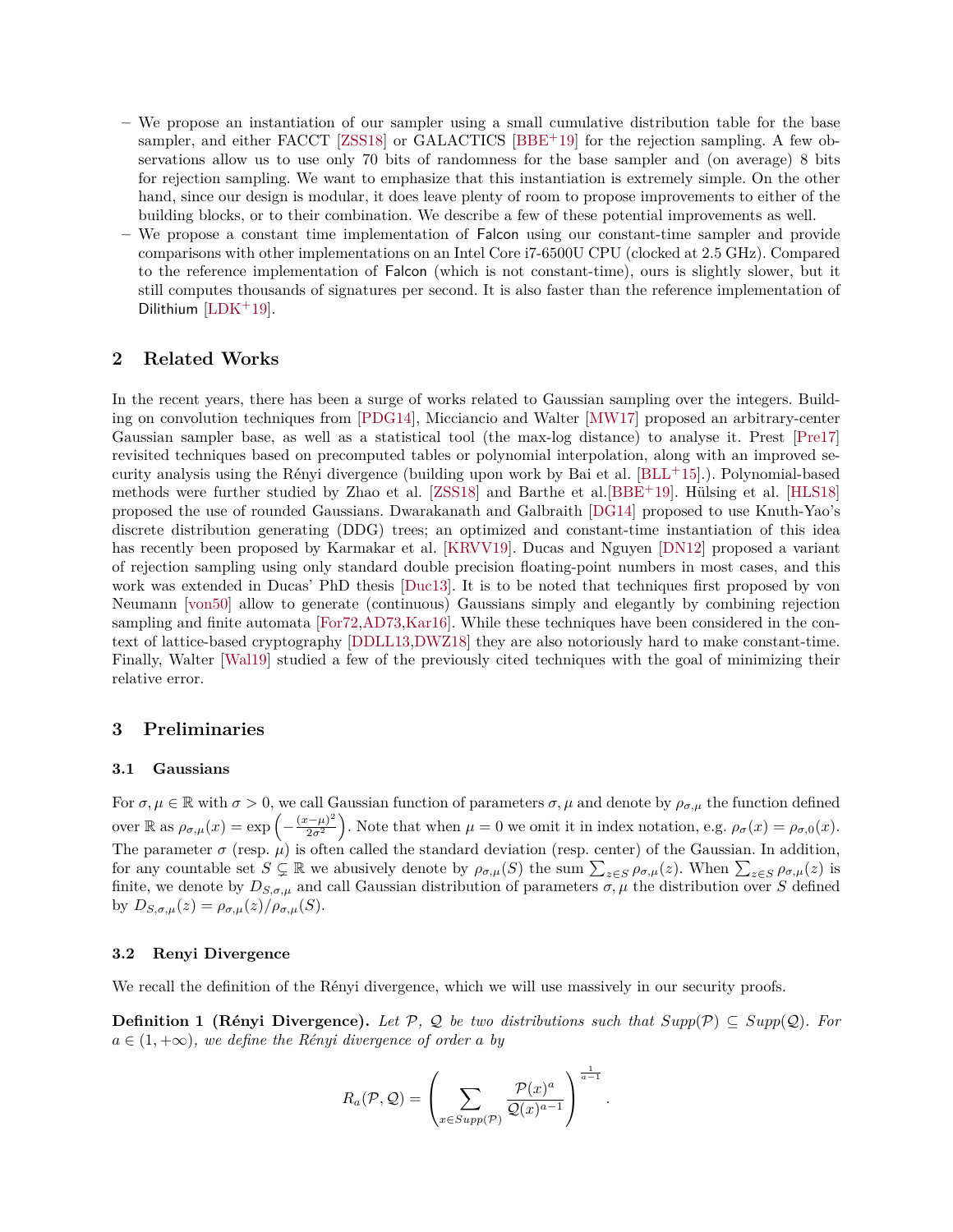<span id="page-2-4"></span>*In addition, we define the Rényi divergence of order*  $+\infty$  *by* 

$$
R_{\infty}(\mathcal{P}, \mathcal{Q}) = \max_{x \in Supp(\mathcal{P})} \frac{\mathcal{P}(x)}{\mathcal{Q}(x)}.
$$

The Rényi divergence is not a distance; for example, it is neither symmetric nor does it verify the triangle inequality, which makes it less convenient than the statistical distance. On the other hand, it does verify a few properties useful for cryptography, including a probability preservation property with dramatically different implications than the one verified by the statistical distance.

<span id="page-2-0"></span>**Lemma 1 (Lemma 2.9 of [\[BLL](#page-15-7)**+**15]).** *For two distributions* <sup>P</sup>*,* <sup>Q</sup> *and two families of distributions*  $(\mathcal{P}_i)_i, (\mathcal{Q}_i)_i$ , the Rényi divergence verifies the following properties:

- $\blacksquare$  *Data processing inequality. For any function f,*  $R_a(f(\mathcal{P}), f(\mathcal{Q})) \leq R_a(\mathcal{P}, \mathcal{Q})$ *.*
- $-$  *Multiplicativity.*  $R_a(\prod_i \mathcal{P}_i, \prod_i \mathcal{Q}_i) = \prod_i R_a(\mathcal{P}_i, \mathcal{Q}_i)$ .
- **–** *Probability preservation. For any event E* ⊆ Supp(Q) *and a* ∈ (1*,* +∞)*,*

$$
\mathcal{Q}(E) \ge \mathcal{P}(E)^{\frac{a}{a-1}} / R_a(\mathcal{P}, \mathcal{Q}), \tag{1}
$$

<span id="page-2-1"></span>
$$
\mathcal{Q}(E) \ge \mathcal{P}(E)/R_{\infty}(\mathcal{P}, \mathcal{Q}).
$$
\n(2)

*− Weak triangle inequality. For*  $P_1P_2$ ,  $P_3$  *with*  $\text{Supp}(P_i) ⊆ \text{Supp}(P_{i+1})$ *:* 

$$
R_a(P_1, P_3) \le \begin{cases} R_a(P_1, P_2) \cdot R_\infty(P_2, P_3), \\ R_\infty(P_1, P_2)^{\frac{a}{a-1}} \cdot R_a(P_2, P_3) & \text{if } a \in (1, +\infty). \end{cases}
$$

The following lemma shows that a bound of  $\delta$  on the relative error between two distributions implies a bound  $O(\delta^2)$  on the log of the Rényi divergence (as opposed to a bound  $O(\delta)$  on the statistical distance).

<span id="page-2-2"></span>**Lemma 2 (Lemma 3 of**  $[Pre17]$ **).** *Let*  $\mathcal{P}, \mathcal{Q}$  *be two distributions of same support*  $\Omega$ *. Suppose that the relative error between*  $P$  *and*  $Q$  *is bounded:*  $\exists \delta > 0$  *such that*  $\left| \frac{P}{Q} - 1 \right| \leq \delta$  *over*  $\Omega$ *. Then, for*  $a \in (1, +\infty)$ *:* 

$$
R_a(\mathcal{P}, \mathcal{Q}) \le \left(1 + \frac{a(a-1)\delta^2}{2(1-\delta)^{a+1}}\right)^{\frac{1}{a-1}} \underset{\delta \to 0}{\sim} 1 + \frac{a\delta^2}{2}
$$

#### **3.3 Smoothing Parameter**

For  $\epsilon > 0$ , the smoothing parameter  $\eta_{\epsilon}(\Lambda)$  of a lattice  $\Lambda$  is the smallest value  $\sigma > 0$  such that  $\rho_{\frac{1}{\sigma\sqrt{2\pi}}}(\Lambda^*\setminus 0) \leq \epsilon$ , where  $Λ<sup>*</sup>$  denotes the dual of  $Λ$ . In the literature, some definitions of the smoothing parameter scale our definition by a factor  $\sqrt{2\pi}$ . The following bound is given by [\[MR07\]](#page-15-15):

$$
\eta_{\epsilon}(\mathbb{Z}^n) \le \frac{1}{\pi} \sqrt{\frac{1}{2} \log \left( 2n \left( 1 + \frac{1}{\epsilon} \right) \right)}.
$$
\n(3)

#### **3.4 Constant-time algorithms**

<span id="page-2-3"></span>We now give a semi-formal definition of constant-time algorithms.

**Definition 2.** *Let* A *be an (probabilistic or deterministic) algorithm.* A *is said to be constant-time if its execution time is independent of its input and output. In addition,* A *is still considered to be constant-time with the following relaxations:*

- **–** *If a subset* I *(resp.* O*) of the input (resp. output) is tagged as sensitive,* A *is still considered as constanttime if its running time is independent of the values taken by*  $I$  *(resp.*  $O$ *).*
- **–** *If there exists a distribution* D *independent of the (sensitive) input/output such that the running time of* A *is negligibly close (for a clearly identified divergence) to* D*.*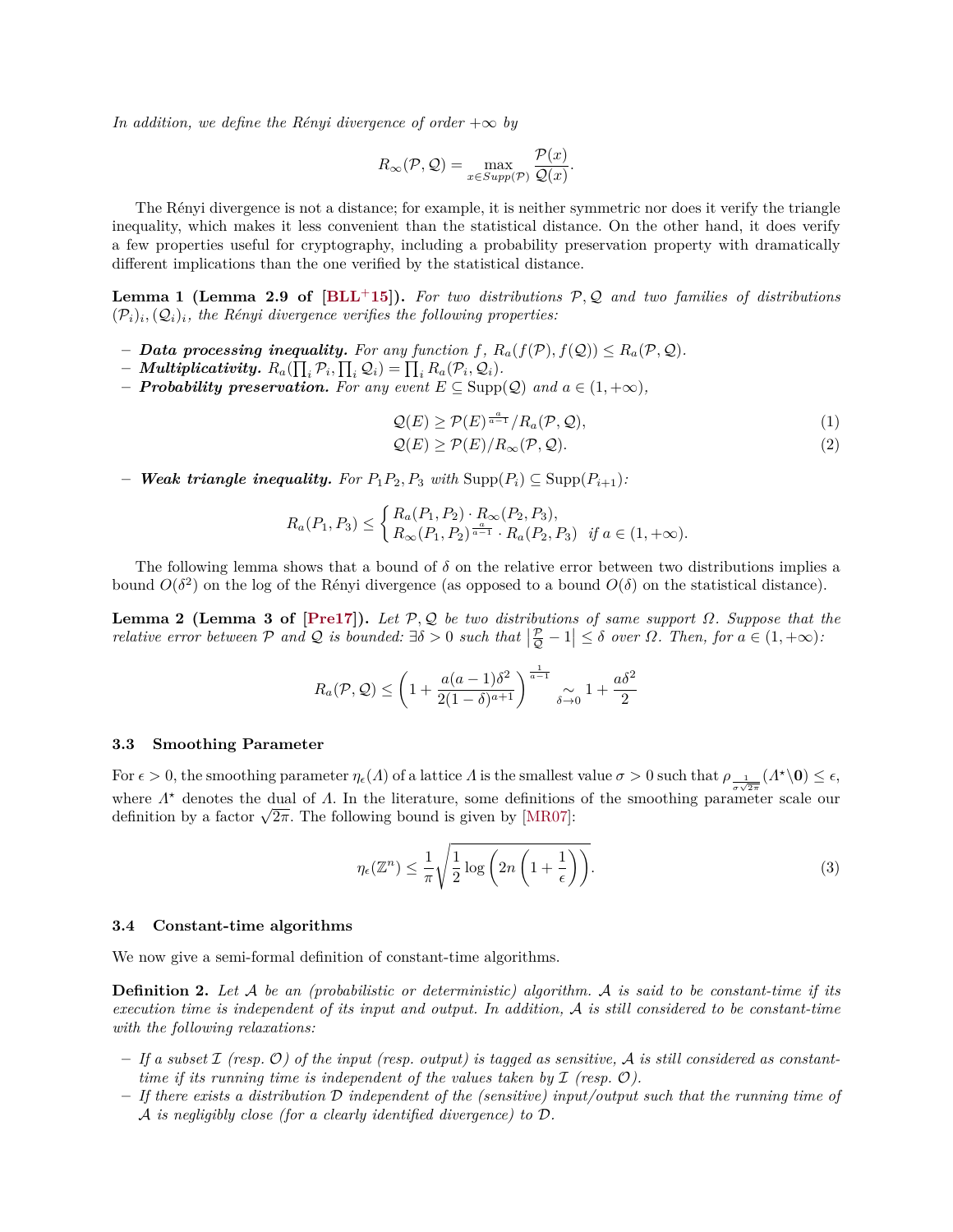<span id="page-3-1"></span>*In addition, we may extend the notion of being "constant-time" to algorithmic objects such as conditional loops: if an algorithm contains a conditional loop which loops over a number of time which is independent of sensitive values, we abusively say that this loop is "constant-time".*

It is clear that the composition of constant-time elements is constant-time:

- If  $\mathcal{A}, \mathcal{B}$  are constant-time, then the successive execution  $\{\mathcal{A}; \mathcal{B};\}$  of  $\mathcal{A}$  then  $\mathcal{B}$  is constant-time;
- **–** In addition, let **loop**(·) be the process of executing repeatedly an element a variable number of times, if  $\mathcal{A}$ , **loop**( $\cdot$ ) are constant-time, then **loop** $(\mathcal{A})$  is constant-time.

We observe that saying " $\mathcal A$  is a constant-time algorithm" is different from saying "the running time of  $\mathcal A$  is constant". While the latter certainly implies the former, our definition is sufficient for cryptographic purposes and is much easier to achieve.

#### **3.5 (Non) Constant-Time Operations in Falcon**

We now study which parts of Falcon are constant-time and which are not. Our key takeaway is that Falcon is constant-time if and only if the Gaussian sampler over  $\mathbb Z$  is constant-time.

## **Scope**

In Falcon as in any signature scheme, two algorithms can leak the secret key: the key generation algorithm and the signing algorithm. This work focuses on the signing algorithm, as the number of signature queries per private key can be high (up to  $2^{64}$  as par [\[NIS16\]](#page-15-16)), whereas the key generation algorithm is typically only executed once per private key. We note that making the key-gereration constant-time is easy and does not have a huge impact on performances.

#### **Breakdown of the signing procedure**

In Figure [1,](#page-3-0) we show the call graph of the signing algorithm of Falcon [\[PFH](#page-16-7)+19]. The subroutine HashToPoint involves only the message and is therefore irrelevant to our analysis; similarly, Compress involves only the signature and can be discarded.



<span id="page-3-0"></span>**Fig. 1.** Flowchart of the signature

Putting aside the sampling over Z, all the operations of Sign, ffSampling, splitfft and mergefft involve only elementary operations over (complex) floating-point numbers: addition, subtraction, multiplication and division. In all the division operations, the divisor is either a public constant or an element of sk and can therefore be precomputed at a small cost (naively, this at most doubles the size of sk).

We assume that addition, subtraction and multiplication are constant-time; whether this is the case is a complex issue (depending on the architecture, the compiler, etc.), we note that this is true for most recent Intel and ARM processors<sup>[4](#page-0-0)</sup>. We also note that as per  $[PFH<sup>+</sup>19]$  $[PFH<sup>+</sup>19]$ , Falcon does not require the support of subnormals, infinites and NaNs. This makes it easier to write dedicated, constant-time assembly code if the target platform does no natively implements constant-time addition, subtraction and multiplication.

 $4$ See [https://www.agner.org/optimize/instruction\\_tables.pdf](https://www.agner.org/optimize/instruction_tables.pdf) for a comprehensive breakdown.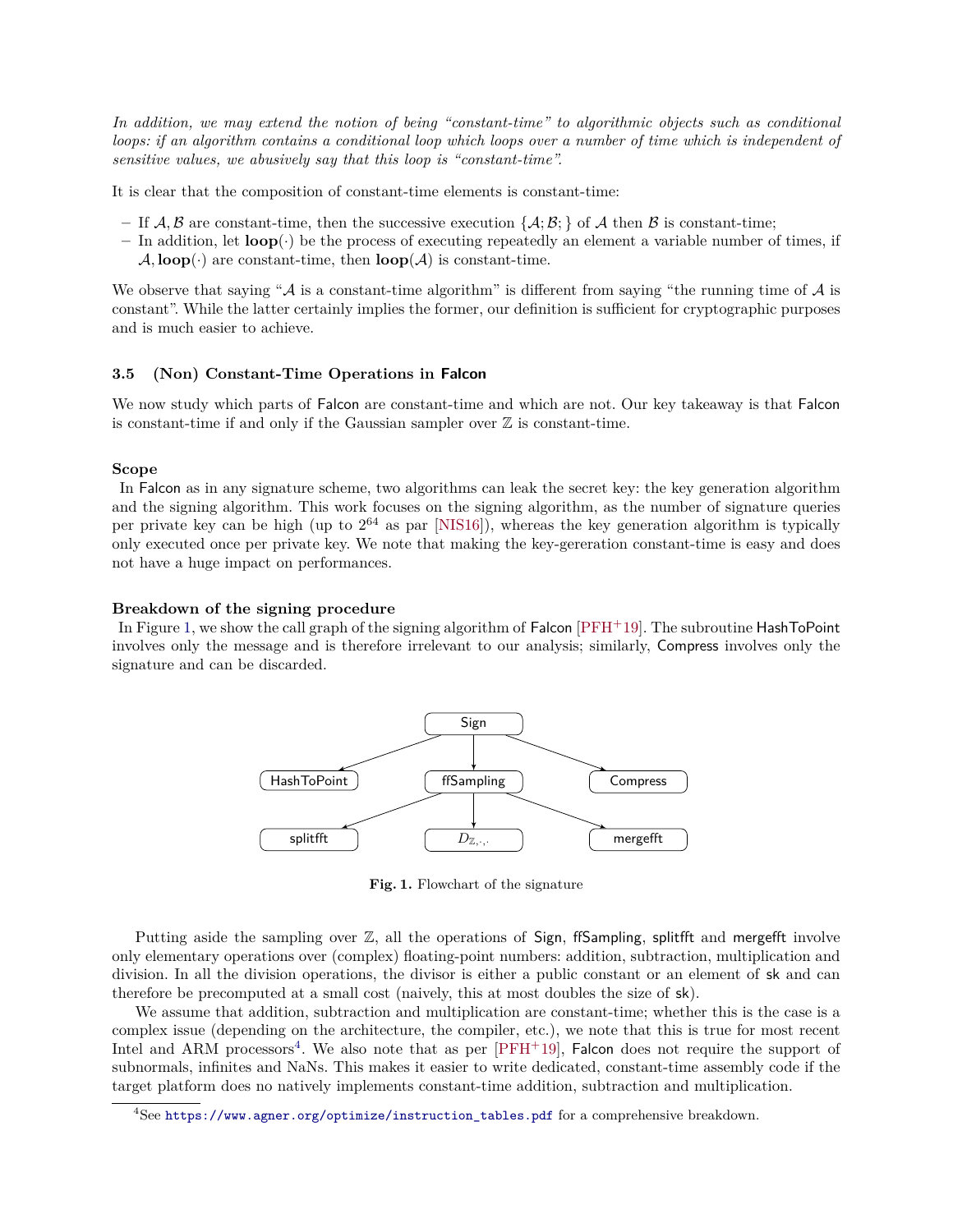#### **Falcon's Gaussian sampler**

When signing a message, Falcon calls twice an arbitrary Gaussian sampler over the integers for each leaf of the LDL tree. Each call should produce a sampler from  $D_{\sigma,\mu}$ . The centers  $\mu$  change from call to call, and are dynamically computed based on the message to sign, and the values returned by previous calls to the sampler. The values of  $\sigma$  depend on the private key, but not on the message. In the Falcon reference code, rejection sampling with regards to a bimodal Gaussian is used:

- 1. The target  $\mu$  is moved into the  $[0,1)$  interval by adding an appropriate integer value, which will be subtracted from the sampling result at the end. For the rest of this paper, we assume that  $\mu \in [0, 1)$ .
- 2. A non-negative integer  $z_0$  is sampled from a half- Gaussian distribution  $D_{\mathbb{Z}^+,\sigma_0}$ , with  $\sigma_0$  a fixed constant.
- 3. A random bit *b* is obtained, to compute  $z = (2b 1) \cdot z_0 + b$ . The integer *z* follows a bimodal Gaussian distribution  $G_{\mathbb{Z},\sigma_0}$ .<sup>[5](#page-0-0)</sup>
- 4. Finally, rejection sampling is applied: *z* follows the distribution  $G_{\mathbb{Z},\sigma_0}(z) = \frac{\rho_{\sigma_0}(z-b)}{\rho_{\sigma_0}(\mathbb{Z})}$  $\frac{\sigma_0(z=0)}{\rho_{\sigma_0}(\mathbb{Z})}$ . One thus returns *z* with probability proportional to  $\frac{D_{\sigma,\mu}(z)}{G_{\mathbb{Z},\sigma_0}(z)}$ ; otherwise, one starts over.

The Falcon reference code uses random values obtained from ChaCha20 and standard double precision floating-point values, which is sufficient to achieve the required security levels from a Rényi argument. It is worth noting that the Gaussian sampler in the Falcon reference code is not constant time, therefore it may be a source of leakage for a side-channel attack. In particular, it uses a lazy CDT approach to sample from the half Gaussian distribution whose execution time is heavily dependent on its output.

## **4 Our Sampler**

We now describe our constant-time sampling algorithm which, given a fixed somewhat small  $\sigma_0 \in \mathbb{R}^*$ , samples the distribution  $D_{\mathbb{Z},\sigma,\mu}$  for any  $\sigma \leq \sigma_0$  and any  $\mu \in [0,1]$ . This is done by instantiating the rejection sampling method to sample from the target probability distribution  $D_{\mathbb{Z},\sigma,\mu}$ , given a source bound to the bimodal Gaussian proposal distribution  $G_{\mathbb{Z},\sigma_0}$ . At this point we will define the notation:

$$
\nu_{\sigma}(x) := \begin{cases} \rho_{\sigma_0}(x) & \text{if } x \le 0, \\ \rho_{\sigma_0}(x-1) & \text{if } x \ge 1. \end{cases}
$$
 (4)

The dominating density  $G_{\mathbb{Z},\sigma_0}(z) := \frac{\nu_{\sigma_0}(z)}{\nu_{\sigma_0}(\mathbb{Z})}$  $\frac{\nu_{\sigma_0}(z)}{\nu_{\sigma_0}(\mathbb{Z})}$  for all  $z \in \mathbb{Z}$  is proportional to  $D_{\mathbb{Z},\sigma_0}(z)$  over the negative integers and to  $D_{\mathbb{Z},\sigma_0,1}(z)$  over the non-zero positive integers. One can notice that due to the second mode of  $\nu_{\sigma_0}(x)$ which adds a  $\rho_{\sigma_0}(0) = 1$  term to the normalizing constant, we have

$$
\nu_{\sigma_0}(\mathbb{Z}) = \rho_{\sigma_0}(\mathbb{Z}) + 1 = 2 \cdot \rho_{\sigma_0}(\mathbb{Z}^+).
$$

Figure [2](#page-5-0) illustrates the proposal distribution  $G_{\mathbb{Z},\sigma_0}$  for  $\sigma_0=2$ , and some possible target distributions  $D_{\mathbb{Z},\sigma,\mu}$ . We note that for  $\sigma$  close to  $\sigma_0$  the distance between proposal and target curves is small with regard to the range of  $\mu$ , which leads to a small rejection rate.

The sampling method works as follows:

- 1. Generating a sample from a bimodal Gaussian  $G_{\mathbb{Z},\sigma_0}$  which is as close as possible to any target Gaussian  $D_{\mathbb{Z},\sigma,\mu}$ . This is studied in section [4.1](#page-5-1) and can be done during an *offline* phase independent of  $\sigma$  and  $\mu$ .
- 2. Performing rejection sampling over the sample generated to obtain  $D_{\mathbb{Z},\sigma,\mu}$ . This is studied in section [4.2](#page-5-2) and have to be done during the *online* phase due to the dependence of  $\sigma$  and  $\mu$ .

Our arbitrary sampler combines the steps 1 and 2 in a sensible way to obtain  $D_{\mathbb{Z},\sigma,\mu}$ ; this is studied in section [4.3.](#page-6-0)

<sup>5</sup>To be exact, it is an bimodal half-Gaussian.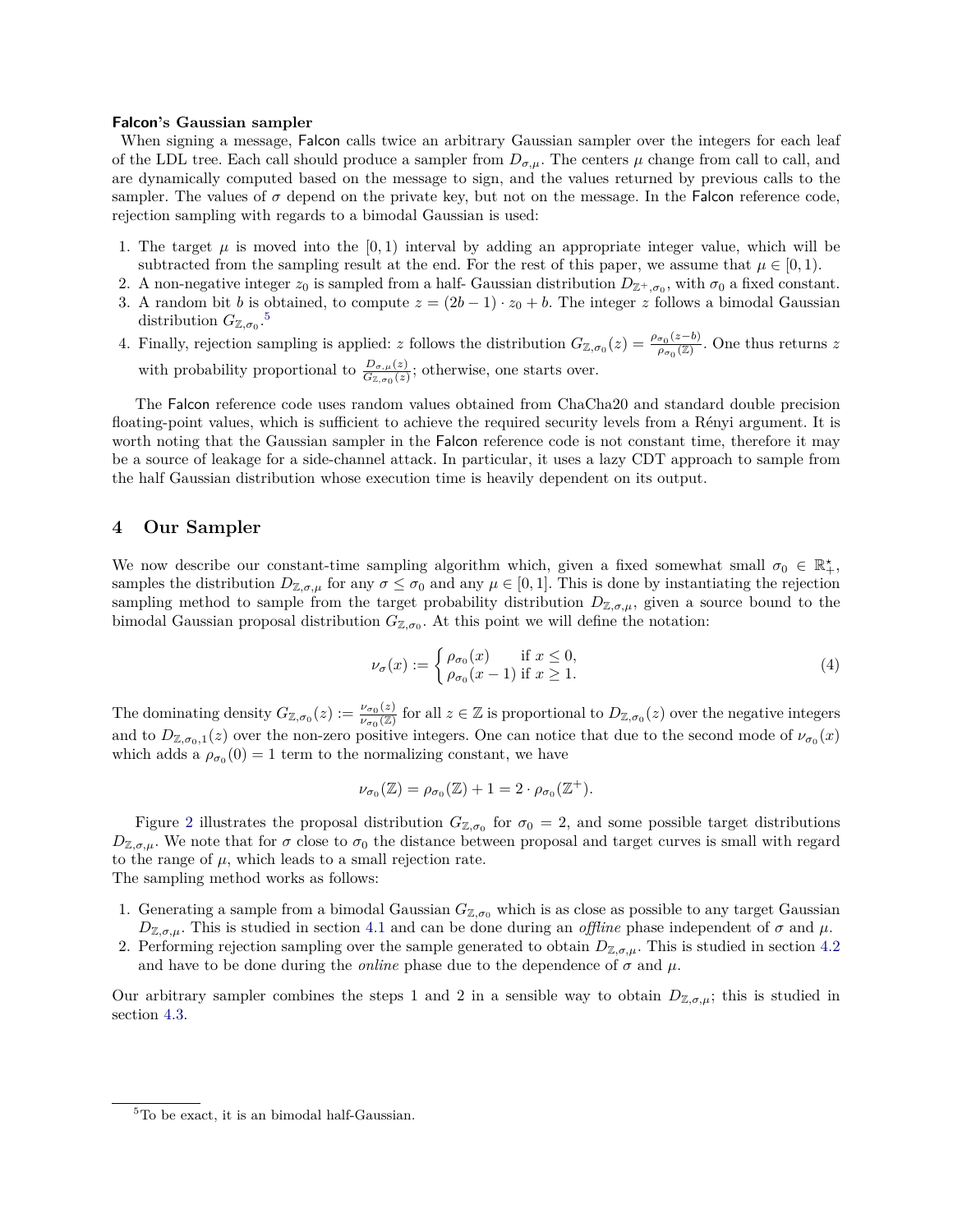

**Fig. 2.** The dominating curve  $\nu_{2,0}$  proportional to the proposal density and the target curves for some distributions  $D_{\mathbb{Z},\sigma \in [1/2,2],\mu \in [0,1]}$ .

<span id="page-5-0"></span>

**Fig. 3.** Flowchart of our sampler

## <span id="page-5-1"></span>**4.1 Sampling from the Bimodal Gaussian**

We sample from the bimodal Gaussian  $G_{\mathbb{Z},\sigma_0}$  by drawing  $z_0 \leftarrow D_{\mathbb{Z}^+,\sigma_0}$ ,  $b \leftarrow \{0,1\}$  uniformly, and  $z \leftarrow$  $(2b-1) \cdot z_0$ . Hence:

$$
G_{\mathbb{Z},\sigma_0}(z) = \frac{1}{2} \begin{cases} D_{\mathbb{Z}^+,\sigma_0}(-z) & \text{if } z \le 0\\ D_{\mathbb{Z}^+,\sigma_0}(z-1) & \text{if } z \ge 1 \end{cases}
$$
 (5)

In practice, we will sample from  $D_{\mathbb{Z}^+, \sigma_0}$  using an algorithm BaseSampler. The choice of BaseSampler depends on many external – and sometimes conflicting – constraints: speed of operations, constant-time, memory access, randomness, etc. For clarity, we will describe only the requirements on the base sampler in section [4.3](#page-6-0) to maintain the security of our arbitrary sampler. Concrete instantiations of BaseSampler are proposed in Section [6.](#page-11-0)

#### <span id="page-5-2"></span>**4.2 BerExp: Rejection Sampling**

In the rejection sampling step, we accept the proposal sample  $z = (2b-1) \cdot z_0 + b$  with a probability  $P_{\text{accept}}(z)$ to obtain the target distribution  $D_{\sigma,\mu}$ . We take  $P_{\text{accept}}$  as follows:

$$
P_{\text{accept}}(z) = \frac{\rho_{\sigma,\mu}(z)}{\nu_{\sigma_0}(z)}
$$
  
= 
$$
\begin{cases} \exp\left(\frac{z^2}{2\sigma_0^2} - \frac{(z-\mu)^2}{2\sigma^2}\right) & \text{if } z \le 0\\ \exp\left(\frac{(z-1)^2}{2\sigma_0^2} - \frac{(z-\mu)^2}{2\sigma^2}\right) & \text{if } z \ge 1 \end{cases}
$$
  
= 
$$
\exp\left(\frac{z_0^2}{2\sigma_0^2} - \frac{(z-\mu)^2}{2\sigma^2}\right).
$$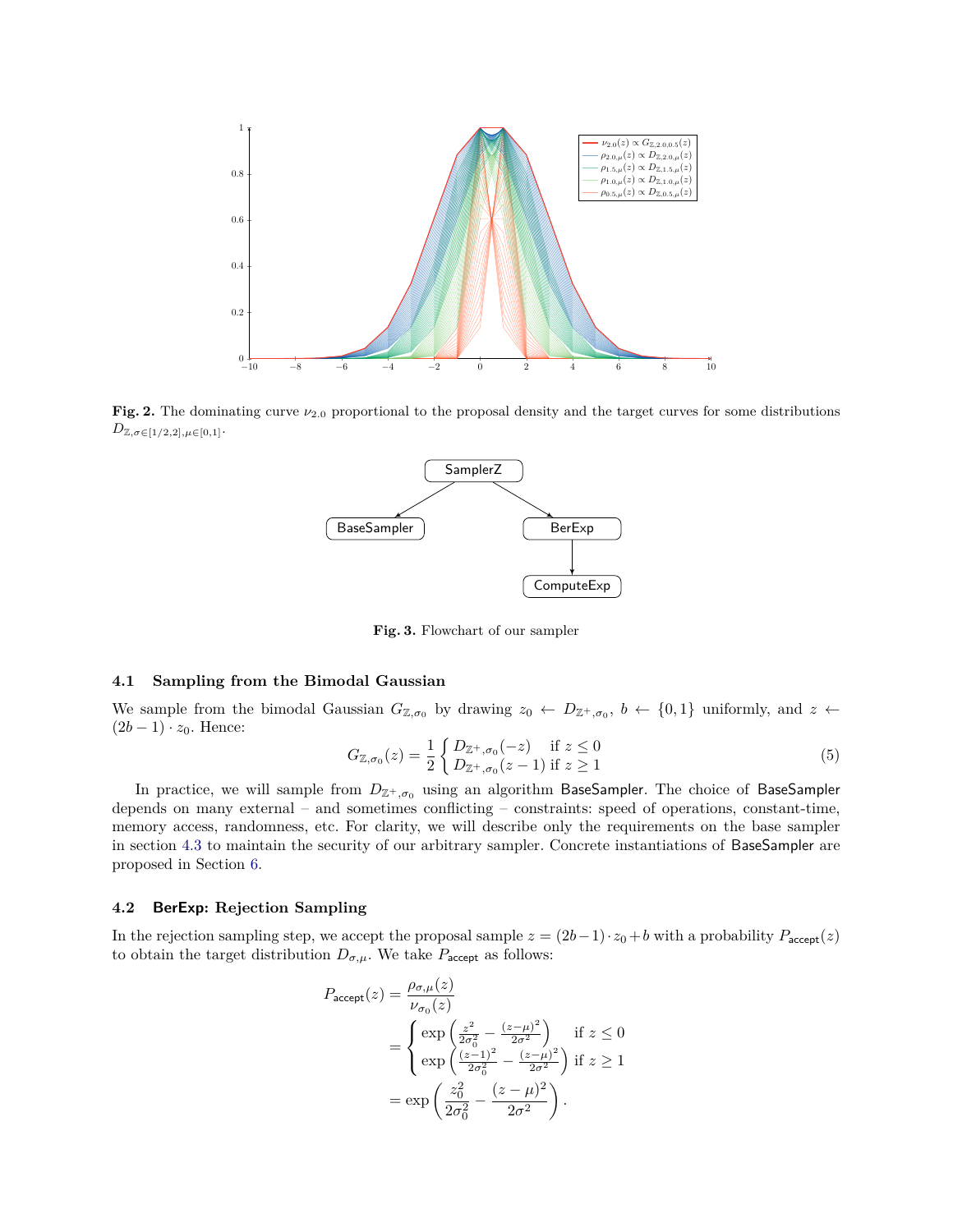We use a Bernoulli sampler  $\text{BerExp}_C$ , presented in Algorithm [1](#page-6-1) which samples from the Bernoulli distribution with parameter  $\tilde{C} \cdot \exp(-x)$  for any  $x \in \mathbb{R}^+$ . The value  $C$  is a scaling factor which purpose is explained in Section [6.3.](#page-12-0)

## **Algorithm 1** BerExp<sub> $C$ </sub> $(x)$

```
Require: x > 0, C \in (0, 1]Ensure: b \sim \mathcal{B}_{C \cdot \exp(-x)}1: p \leftarrow C \cdot \textsf{ComputeExp}(-x)2: i \leftarrow 13: do
 4: i \leftarrow i \cdot 2^85: u \leftarrow [0, 2^8 - 1] uniformly
 6: v \leftarrow |p \cdot i| & 0xff
 7: while u = v8: return (u < v)
```
If ComputeExp perfectly computes  $\exp(-x)$ , the correctness of BerExp<sub>*C*</sub>(*x*) directly follows the fact that for any  $p \in [0,1]$  and for *u* drawn uniformly at random in [0,1], the probability to have  $u < p$  is equal to *p*. However, that assumption is not necessarily true in practice, where algorithms perform computations over real numbers with a high but finite *precision*. We refer to Section [5](#page-6-2) for the quantification of the security loss induced by the use of an approximate exponential computation.

#### <span id="page-6-0"></span>**4.3 SamplerZ: The Full Sampler**

Our constant-time sampler, formally described in Algorithm [2,](#page-6-3) works as follows:

- 1. Use BaseSampler to generate a sample  $z_0$  from  $D_{\mathbb{Z}^+,\sigma_0}$ .
- 2. Sample a random bit *b*, and compute  $z = (2b 1) \cdot z_0 + b$ .
- 3. Call  $\text{BerExp}_{C}$  to determine if *z* is returned or rejected, start again if necessary.

```
Algorithm 2 SamplerZ(\sigma, \mu)
Require: \mu \in [0, 1), \sigma \leq \sigma_0, a scaling factor C = C(\sigma) \in (0, 1]Ensure: z \sim D_{\mathbb{Z}, \sigma, \mu}1: while True do
 2: z_0 \leftarrow BaseSampler()
 3: b \leftarrow \{0, 1\} uniformly
 4: z \leftarrow (2b-1) \cdot z_0 + b5: x \leftarrow \frac{(z-\mu)^2}{2\sigma^2} - \frac{z_0^2}{2\sigma_0^2}6: if \mathsf{BerExp}_{C(\sigma)}(x) then
 7: return z
```
Here *C* actually depends on  $\sigma$ . It is a scaling function mapping  $\sigma$  to a value in  $(0, 1]$ . It serves no functional purpose: the algorithm will be correct for any choice of *C* (including the simplest case  $C = 1$ ). However we will see in Section [6.3](#page-12-0) that adequately choosing *C* makes SamplerZ fully constant-time.

## <span id="page-6-2"></span>**5 Security proof for SamplerZ**

In this section, we quantify the security loss incurred when an implementation of Falcon using an ideal sampler algorithm  $D_{\mathbb{Z},\sigma,\mu}$  is replaced by an implementation calling the algorithm **SamplerZ** instead. In order to do this, we first define requirements on the building blocks ComputeExp and BaseSampler, then we quantify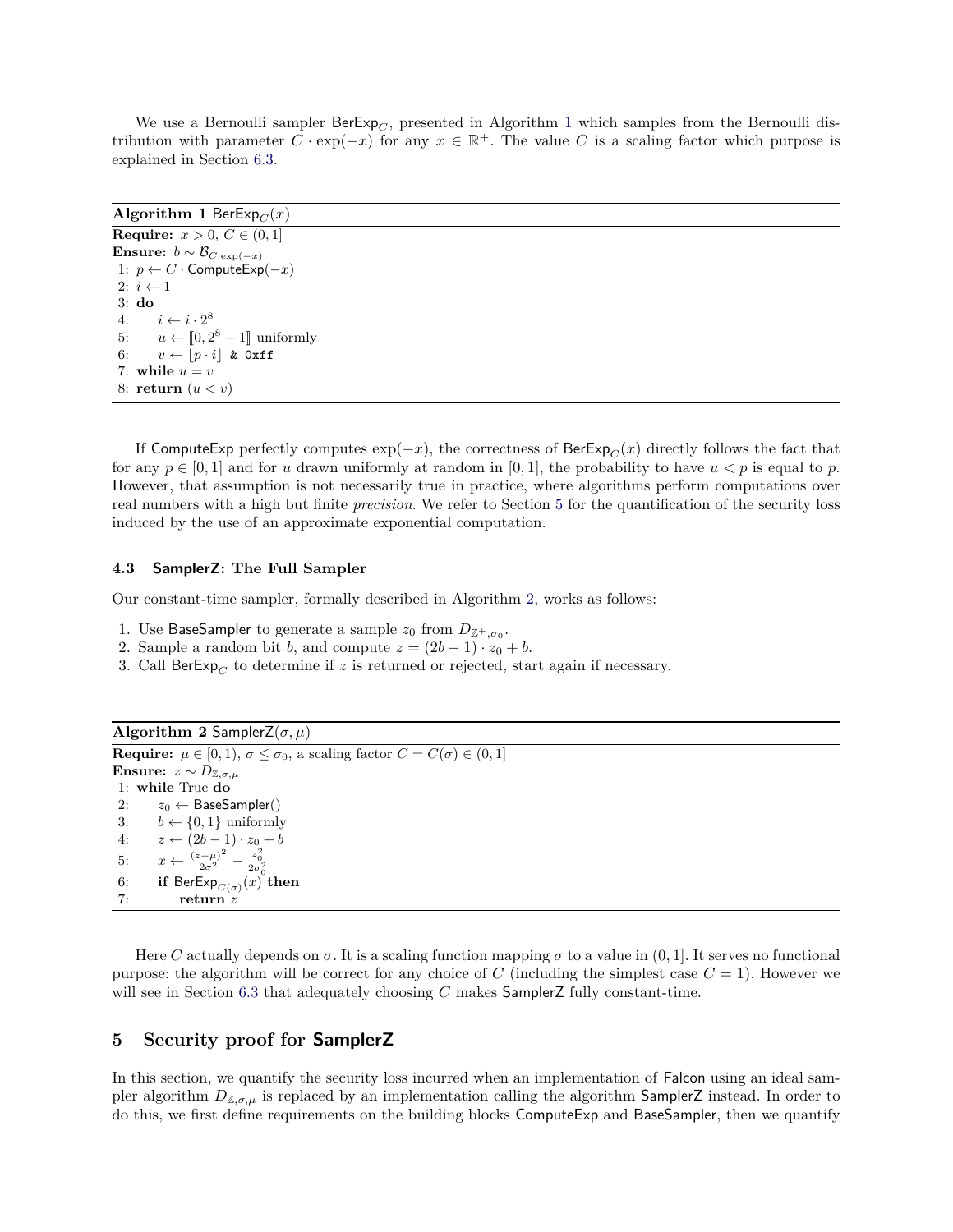the bit security loss.

<span id="page-7-0"></span>Beforehand, Table [1](#page-7-0) gives the considered maximum number of calls to SamplerZ, BaseSampler and ComputeExp. Due to the rejection sampling, there will be a (potentially infinite) number of iterations of the **while** loop. We note  $\mathcal{N}_{iter}$  the expected value of the number of iterations. By a classical central limit argument, the number of calls to BaseSampler and ComputeExp will only be marginally higher than  $\mathcal{N}_{\text{iter}}$  times the number of calls to SamplerZ. In Section [6,](#page-11-0) we show that  $\mathcal{N}_{\text{iter}} \leq 2$ .

|  |  |  |  |  | Table 1. Number of calls to SamplerZ, BaseSampler and ComputeExp |
|--|--|--|--|--|------------------------------------------------------------------|
|--|--|--|--|--|------------------------------------------------------------------|

|                             | Notation         | Value                                                              |
|-----------------------------|------------------|--------------------------------------------------------------------|
| Calls to Sign (as per NIST) | $\omega_{\rm s}$ | $\sqrt{2}^{64}$                                                    |
| Calls to SamplerZ           | $Q_{\rm samplZ}$ | $Q_{\rm s}\cdot 2\cdot n\leq 2^{75}$                               |
| Calls to BaseSampler        | $Q_{\rm bs}$     | $ \mathcal{N}_{\text{iter}} \cdot Q_{\text{sampleZ}} \leq 2^{76} $ |
| Calls to ComputeExp         | $Q_{\rm exp}$    | $Q_{\rm bs} \leq 2^{76}$                                           |

To estimate the security loss with the replacement of  $D_{\mathbb{Z},\sigma,\mu}$  by **SamplerZ**, we introduce an intermediate case where ComputeExp is a perfect distribution. The 3 cases are defined as follows.

- 1. (IDEAL) The ideal  $D_{\mathbb{Z},\sigma,\mu}$  is called.
- 2. (Inter) A hybrid version of SamplerZ where ComputeExp outputs the exact exp value is called.
- 3. (Real) SamplerZ is called.

Let  $\lambda$  be the security parameter of the REAL case and  $a := 2\lambda + 1$ ; the values  $R_a$ (REAL, INTER) and  $R_a$ (INTER, IDEAL) will be used to quantify the distance between each case. In a first step, we compute the security loss as a function of  $R_a$ (REAL, INTER) and  $R_a$ (INTER, IDEAL) in Theorem [1.](#page-7-1) In a second step, we define the requirements on ComputeExp and BaseSampler to ensure suitable values for  $R_a$ (REAL, INTER) and  $R_a$ (Inter, Ideal).

<span id="page-7-1"></span>**Theorem 1.** Let  $\lambda$  be the bit security of the REAL case. Then the bit security of the IDEAL case is upper *bounded by:*

$$
\lambda + \log_2 \left( \sqrt{2}^{\frac{a}{a-1}+1} \cdot R_a(\text{Real}, \text{Inter})^{\frac{a_{Q_{\text{exp}}}}{a-1}} \cdot R_a(\text{Inter}, \text{Ideal})^{Q_{\text{bs}}} \right)
$$

*where*  $a = 2\lambda + 1$ *.* 

*Proof.* Let *E* be an event breaking the scheme. Let  $\delta_{\text{IDEAL}}$  (resp.  $\delta_{\text{INTER}}$ ,  $\delta_{\text{ReLU}}$ ) be the probability that this event occurs in the use of the IDEAL (resp. INTER, REAL) case. By definition,  $\delta_{\text{ReAL}} \geq 2^{-\lambda}$ . By Lemma [1,](#page-2-0) [\(1\)](#page-2-1):

$$
\delta_{\text{IDEAL}} \geq \delta_{\text{INTER}}^{\frac{a}{a-1}}/R_a(\text{INTER}, \text{IDEAL})^{Q_{\text{bs}}} \n\delta_{\text{INTER}} \geq \delta_{\text{REAL}}^{\frac{a}{a-1}}/R_a(\text{Real}, \text{INTER})^{Q_{\text{exp}}}.
$$

Taking  $a := 2\lambda + 1$ , the second equation can be upper bounded using  $\delta_{\text{REAL}}^{\frac{a}{a-1}} \ge \delta_{\text{REAL}}/\sqrt{2}$ . By combining it,

$$
\delta_{\text{INTER}} \geq \delta_{\text{Real}} / \left( \sqrt{2} \cdot R_a(\text{Real}, \text{Inter})^{Q_{\text{exp}}} \right).
$$

And thus,

$$
\delta_{\text{IDEAL}} \ge \delta_{\text{Real}}^{\frac{a}{a-1}} \cdot \left(\sqrt{2}^{\frac{a}{a-1}} \cdot R_a(\text{Real}, \text{Inter})^{\frac{a_{\text{Cexp}}}{a-1}} R_a(\text{Inter}, \text{IEal})^{Q_{\text{bs}}}\right)^{-1} \ge \delta_{\text{Real}} \cdot \left(\sqrt{2}^{\frac{a}{a-1}+1} \cdot R_a(\text{Real}, \text{Inter})^{\frac{a_{\text{Cexp}}}{a-1}} R_a(\text{Inter}, \text{IEal})^{Q_{\text{bs}}}\right)^{-1}
$$

which concludes the proof.  $\Box$ 

The following corollary provides concrete requirements on the Rényi divergence terms.

<span id="page-7-2"></span>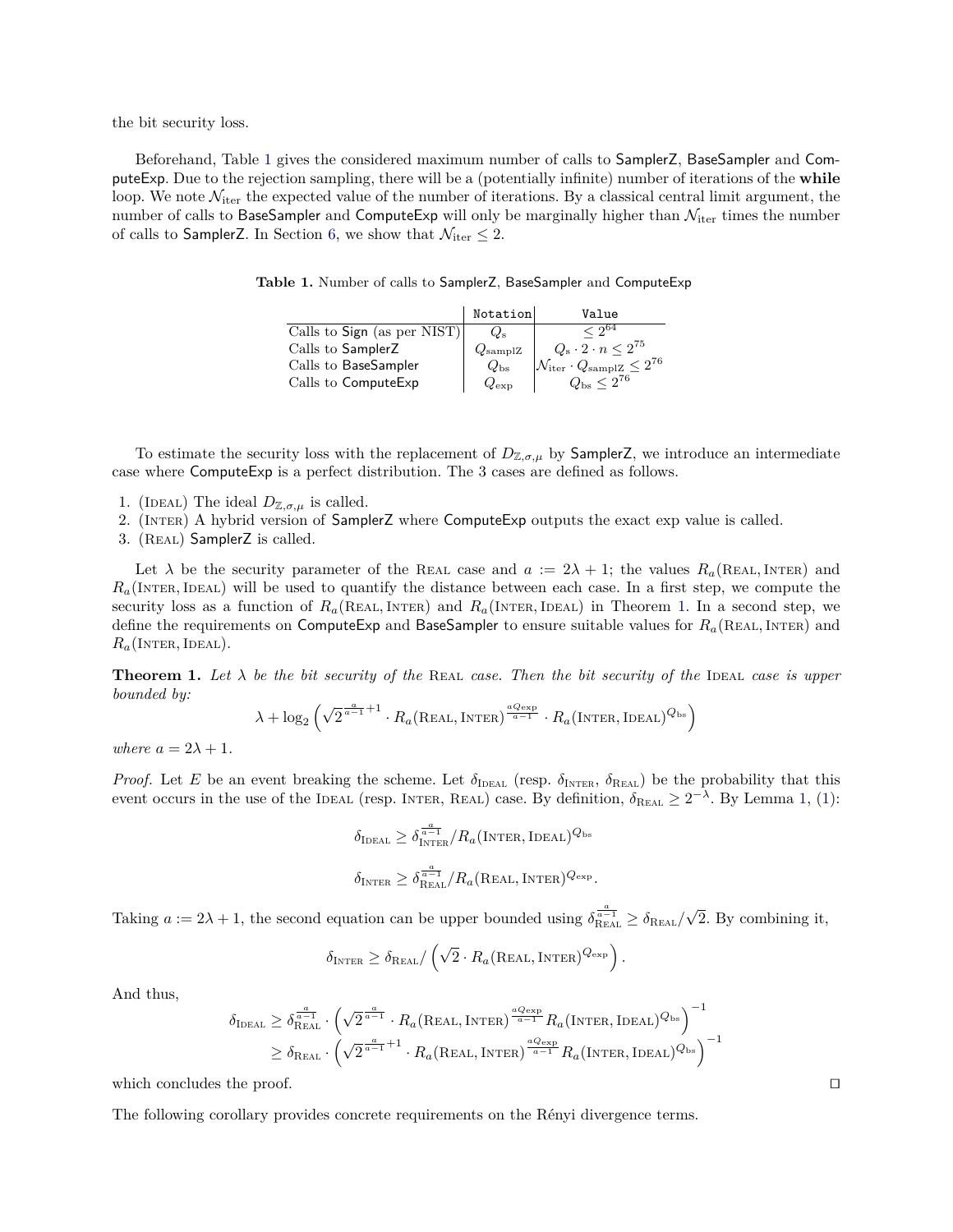<span id="page-8-3"></span>**Corollary 1** (Security loss). If  $R_a$ (REAL, INTER) ≤ 1 +  $\frac{a-1}{4aQ_{\exp}}$  and  $R_a$ (INTER, IDEAL) ≤ 1 +  $\frac{1}{4Q_{\text{bs}}}$ , at most 2 *bits of security are lost by using* SamplerZ *instead of the ideal distribution*  $D_{\mathbb{Z},\sigma,\mu}$  *in* Falcon.

*Proof.* Using the inequality  $\left(1 + \frac{x}{n}\right)^n \le \exp(x)$  for  $x, n > 0$ ,

<span id="page-8-1"></span>
$$
R_a(\text{Real}, \text{Inter})^{\frac{aQ_{\text{exp}}}{a-1}} \le \exp(1/4) \le \sqrt{2},
$$
  

$$
R_a(\text{Inter}, \text{Imel})^{Q_{\text{bs}}} \le \sqrt{2}.
$$

Thus the security loss is upper bounded by  $\log_2(\sqrt{2}^{\frac{a}{a-1}+1} \cdot 2) = \frac{\frac{a}{a-1}+3}{2} \leq 2.$ 

## <span id="page-8-2"></span>**5.1 Requirements on ComputeExp**

In this section, we focus on the first requirement of Corollary [1.](#page-7-2)

**Lemma 3 (Requirement on ComputeExp).** *Recall that*  $a = 2\lambda + 1$  *where*  $\lambda$  *is the security parameter in the* Real *case. The replacement of* ComputeExp *by a polynomial P such that*

$$
\forall x \in \text{Supp}(\text{ComputeExp}), \ \left| \frac{P(x) - \exp(x)}{\exp(x)} \right| \le \sqrt{\frac{a - 1}{2 \cdot a^2 \cdot Q_{\exp}}}
$$
(6)

 $ensures R_a(\text{Real}, \text{Inter}) \leq 1 + \frac{a-1}{4aQ_{\text{exp}}}$ .

*Proof.* Suppose that [\(6\)](#page-8-0) is true. Then,  $\forall x \in \text{Supp}(\text{ComputeExp})$ :

$$
1 - \sqrt{\frac{a-1}{2 \cdot a^2 \cdot Q_{\exp}}} \le \frac{P(x)}{\text{ComputeExp}(x)} \le 1 + \sqrt{\frac{a-1}{2 \cdot a^2 \cdot Q_{\exp}}}.
$$

A straightforward application of Lemma [2](#page-2-2) yields the result.  $\Box$ 

Assuming that 256 bits are claimed in the IDEAL case, then  $\lambda = 254$  and  $\sqrt{\frac{a-1}{2 \cdot a^2 \cdot Q_{\exp}}} \approx 2^{-43.5}$ . In the following, we depict possible choices for polynomials to replace ComputeExp that verify Lemma [3.](#page-8-1) For efficiency reasons, we reduce the interval of for the polynomial approximation to  $[0, \ln(2)]$ . Indeed, one can reduce the parameter *x* modulo ln 2 such that  $x = r + s \ln 2$ . Compute the exponential remains to compute  $\exp(-x) = 2^{-s}\exp(-r)$ . Noting that  $s \geq 64$  happen very rarely, thus *s* can be saturated at 63 to avoid overflow without loss in precision.

**Floating point version.** One can directly replace ComputeExp by the polynomial approximation denoted *P*fp provided in FACCT [\[ZSS18\]](#page-16-2). The article [\[ZSS18\]](#page-16-2) actually provides a polynomial approximation for  $x \mapsto 2^x$  and not exp(··). However, the associated implementation files provide a polynomial approximation P<sub>facct</sub> specially computed for Falcon.<sup>[6](#page-0-0)</sup> It verifies:

$$
\forall x \in [0, \ln(2)], \left| \frac{P_{\text{facct}}(x) - \exp(x)}{\exp(x)} \right| \le 2^{-45}.
$$

**Fixed-point version.** For a portable version using fixed precision arithmetics, one could use the tool provided in GALACTICS [\[BBE](#page-14-1)<sup>+</sup>19]. This tool generates polynomial approximations that allow a computation in fixed precision with chosen size of coefficients and degree. One can generate a polynomial, denoted  $P_{\text{gal}}$ , to approximate the function  $\exp(\cdot)$  on  $[0, \ln(2)]$  that verifies

$$
\forall x \in [0, \ln(2)] \left| \frac{P_{\text{gal}}(x) - \exp(x)}{\exp(x)} \right| \le 2^{-44}.
$$

As an example, for 32-bit coefficients and a degree 10, GALACTICS tool provides this polynomial:

$$
P_{\rm gal}(x) = \sum_{i=0}^{10} a_i \cdot x^i,
$$

with:

<span id="page-8-0"></span>

 $^6$ <https://github.com/raykzhao/gaussian/blob/master/applications/falcon/fpr-double.h>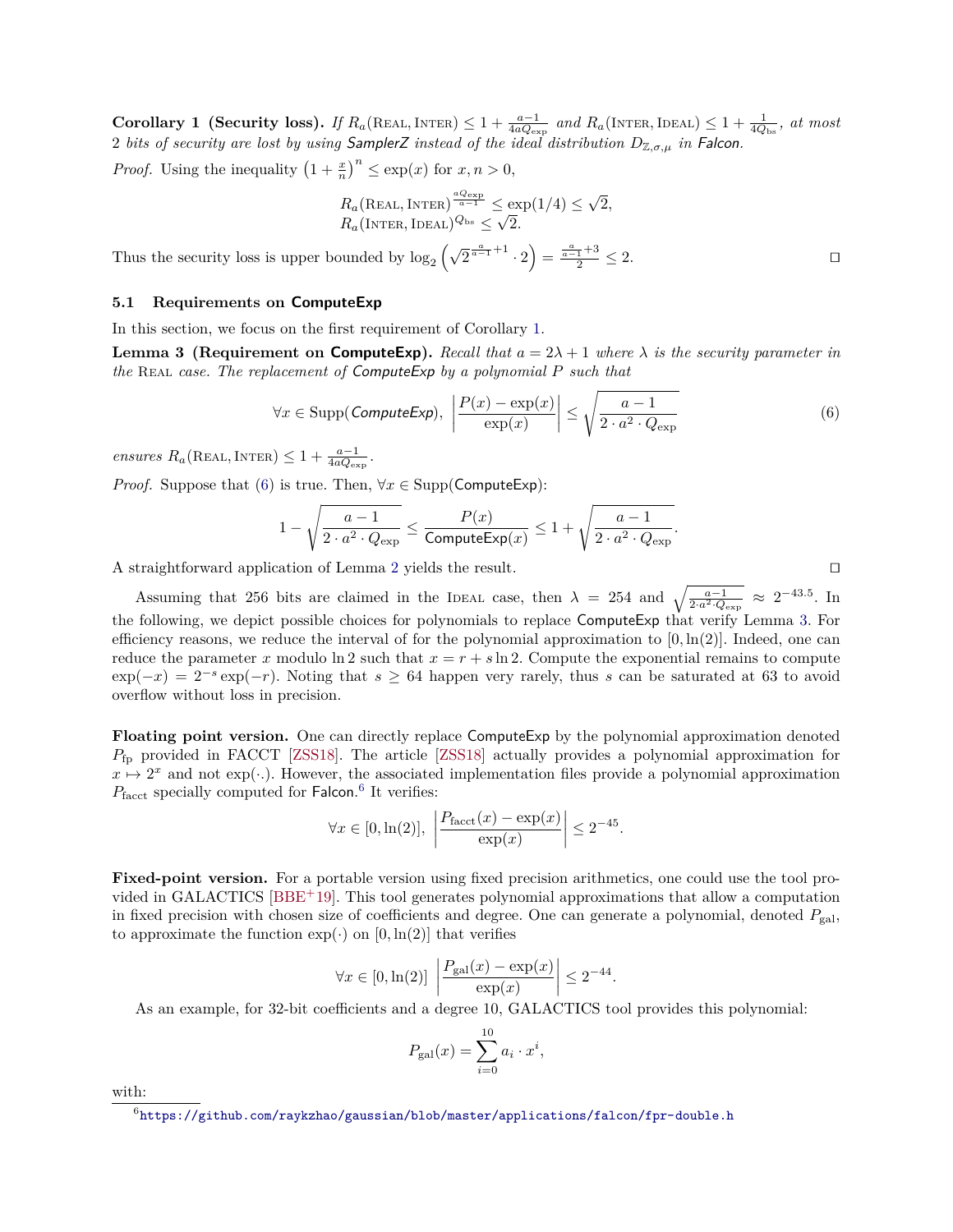<span id="page-9-2"></span>
$$
- a_0 = 1;
$$
\n
$$
- a_1 = 1;
$$
\n
$$
- a_2 = 2^{-1};
$$
\n
$$
- a_3 = 2863311530 \cdot 2^{-34};
$$
\n
$$
- a_4 = 2863311481 \cdot 2^{-36};
$$
\n
$$
- a_5 = 2290647631 \cdot 2^{-38};
$$
\n
$$
- a_{10} = 3466184740 \cdot 2^{-54}.
$$

For any  $x \in [0, \ln(2)]$ ,  $P_{\text{gal}}$  verifies  $P_{\text{gal}}(x) - \exp(x)$  $\left|\frac{(x)-\exp(x)}{(\exp(x))}\right| \leq 2^{-47}$ , which is sufficient as per Lemma [3](#page-8-1) to ensure security. We now discuss two methods for evaluating efficiently  $P_{\text{gal}}$ : Horner's method and Estrin's method.

*Horner's form.* A natural way to evaluate  $P_{gal}$  efficiently is by writing it in Horner's form:

 $P_{\text{gal}}(x) = a_0 + x \cdot (a_1 + x \cdot (a_2 + x \cdot (a_3 + x \cdot (a_4 + x \cdot (a_5 + x \cdot (a_6 + x \cdot (a_7 + x \cdot (a_8 + x \cdot (a_9 + x \cdot a_{10}))))))))$ 

Evaluating  $P_{\text{gal}}$  is then done serially as follows:

$$
y \leftarrow a_{10}
$$
  
\n
$$
y \leftarrow a_{9} + y \times x
$$
  
\n
$$
\vdots
$$
  
\n
$$
y \leftarrow a_{1} + y \times x
$$
  
\n
$$
y \leftarrow a_{0} + y \times x
$$

*Estrin's form.* Some architectures enjoy some level of parallelism, in which case it is desirable to minimise the depth of the circuit computing  $P_{\text{gal}}$ .<sup>[7](#page-0-0)</sup> Writing  $P_{\text{gal}}$  in Estrin's form [\[Est60\]](#page-15-17) is helpful in this regard:

$$
\begin{array}{ll} x_2 & \leftarrow x \times x \\ x_4 & \leftarrow x_2 \times x_2 \\ P_{\rm gal}(x) \leftarrow (x_4 \times x_4) \times ((a_8 + a_9 \times x) + x_2 \times a_{10}) \\ & + \left(((a_0 + a_1 \times x) + x_2 \times (a_2 + a_3 \times x)) + x_4 \times ((a_4 + a_5 \times x) + x_2 \times (a_6 + a_7 \times x)) \right)\end{array}
$$

We are currently investigating several tradeoffs for  $P_{\text{gal}}$ . Distinct platforms may lead to different tradeoffs between size, degree, etc. Adding ad-hoc tweaks like reducing the size of the interval also impacts the performance. In addition, parallelizability and the size of registers vary between platforms.

#### <span id="page-9-1"></span>**5.2 Requirements on BaseSampler**

<span id="page-9-0"></span>Lemma 4. For  $\overline{D}$  denoting the output distribution of BaseSampler,

$$
R_a(\text{INTER}, \text{IDEAL}) \leq R_a(\bar{D}, D_{\mathbb{Z}^+,\sigma_0}).
$$

*Proof.* Let  $\bar{G}$  be the distribution of *z* before rejection sampling (Step [4\)](#page-6-3). All the online phase consists in multiplying the output distribution by  $z \mapsto \exp\left(\frac{(z-\mu)^2}{2\sigma^2} - \frac{z_0^2}{2\sigma_0^2}\right)$ . By data processing, we get

$$
R_a(\text{Internet}, \text{Ideal}) \leq R_a(\bar{G}, G_{\mathbb{Z}, \sigma_0, 1/2})
$$

Then, since (considering the distribution of *b* as perfectly uniform)

$$
R_a(\bar{G}, G_{\mathbb{Z}, \sigma_0, 1/2}) = R_a((2b-1)\bar{D} + b, (2b-1)D_{\mathbb{Z}^+,\sigma_0} + b),
$$

we re-apply data processing and obtain  $R_a$ (INTER, IDEAL)  $\leq R_a(\bar{D}, D_{\mathbb{Z}^+}, \sigma_0)$  $\Box$ ).

With Lemma [4,](#page-9-0) we proved that requiring  $R_a(\bar{D}, D_{\mathbb{Z}^+,\sigma_0}) \leq 1 + \frac{1}{4Q_{bs}}$  along with  $R_a(\text{ReAL}, \text{INTER}) \leq$ 1 +  $\frac{a-1}{4aQ_{\text{exp}}}$  is enough to satisfy Corollary [1.](#page-7-2) Thus, we require that  $R_a$ (BaseSampler,  $D_{\mathbb{Z}^+,\sigma_0}$ ) ≤ 1 +  $\frac{1}{4Q_{\text{bs}}}$ .

<sup>7</sup>We are thankful to Thomas Pornin for bringing up this fact.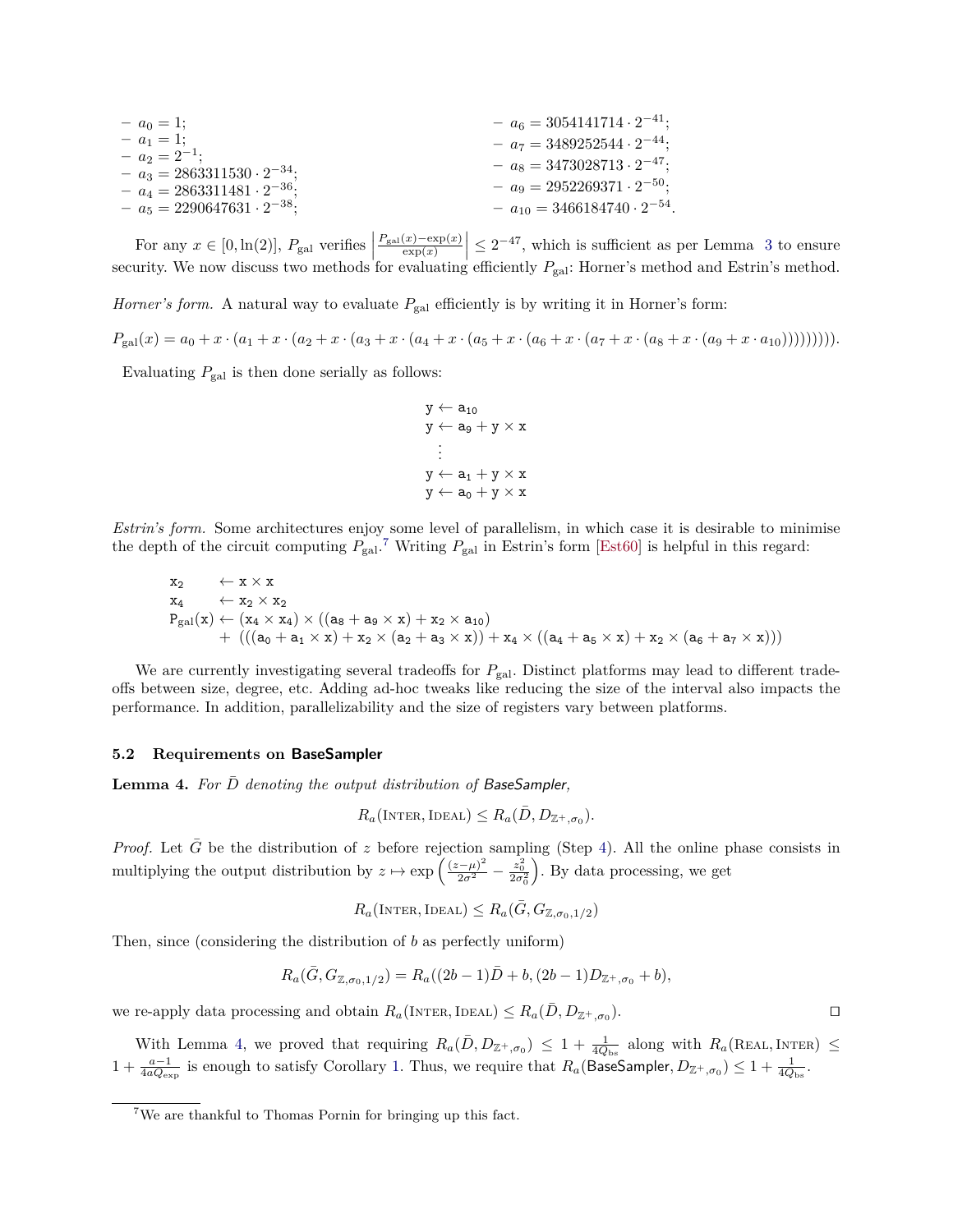<span id="page-10-1"></span>*Candidates for* BaseSampler In the sequel, we discuss the possible options for BaseSampler that satisfy the requirements of Lemma [4.](#page-9-0) Several constant-time samplers exist for centered Gaussians with fixed standard deviation. We present two choices.

*Portable option* This simple option relies on a cumulative distribution table (CDT). We precompute a table of the cumulative distribution function of  $D_{\mathbb{Z}^+,\sigma_0}$  with a certain precision; then, to produce a sample, we generate a random value in [0*,* 1] with the same precision, and return the index of the last entry in the table that is greater than that value. In variable time, this can be done relatively efficiently with a binary search, but a constant-time implementation has essentially no choice but to read the entire table each time and carry out each comparison. This process is summed up in Algorithm [3.](#page-10-0) The parameters  $w$  and  $\theta$  are respectivelly the number of elements of the CDT and the precision of its coefficients.

<span id="page-10-0"></span>

| <b>Algorithm 3 BaseSampler</b> <sub><i>w.g</i></sub> : full-table access CDT |                                                      |
|------------------------------------------------------------------------------|------------------------------------------------------|
| $z \leftarrow 0$                                                             |                                                      |
| $u \leftarrow [0, 1)$ uniformly with $\theta$ bits of absolute precision     |                                                      |
| for $0 \leq i \leq w$ do                                                     |                                                      |
| $b \leftarrow (CDT[w] \ge u)$                                                | $\triangleright b = 1$ if it is true and 0 otherwise |
| $z \leftarrow z + b$                                                         |                                                      |
| return $z$                                                                   |                                                      |

We use a simple script that, given  $\sigma_0$  and  $\theta$  as inputs:

- 1. Compute the smallest tailcut *w* such that the Renyi divergence  $R_a$  between the ideal distribution  $D_{\mathbb{Z}^+,\sigma_0}$ and its restriction to  $\{0, \ldots, w\}$  (noted  $D_{[w], \sigma_0}$ ) verifies  $R_a(D_{[w], \sigma_0}, D_{\mathbb{Z}^+,\sigma_0}) \leq 1 + \frac{1}{4Q_{\text{bs}}};$
- 2. Rounds the CDT of  $D_{[w], \sigma_0}$  with  $\theta$  bits of absolute precision. This rounding is done "cleverly":
	- $-$  for *z* ≤ 1, the value  $D_{[w], \sigma_0}(z)$  is truncated:  $P(z) = 2^{-\theta} \left[ 2^{\theta} D_{[w], \sigma_0}(z) \right]$ .
	- *−* in order to have a probability distribution,  $P(0) = 1 \sum_{z \geq 1} P(z)$ .

It is then easy to show that  $R_{\infty}(P, D_{[w], \sigma_0}) = \frac{P(0)}{D_{[w], \sigma_0}(0)} \leq \frac{2^{-\theta}w}{D_{[w], \sigma_0}(0)}$  $\frac{2^{-\theta}w}{D_{[w],\sigma_0}(0)} \approx \frac{2^{-\theta}w}{\sigma_0\sqrt{\pi/2}}$  $rac{2^{-\sigma}w}{\sigma_0\sqrt{\pi/2}+1}$ .

At that point, one can use the weak triangle inequality of Lemma [1.](#page-2-0) Interestingly, and for reasons which we did not pinpoint, some values of  $\sigma_0$  yield in practice even better bounds (by a few bits of security) for the Rényi divergence than predicted by the theory. Indeed, taking  $\sigma_0 = 1.8205$  and  $\theta = 72$ , we have:

| $-P(0) = 2^{-72} \times 1697680241746640300030$ | $-P(10) = 2^{-72} \times 476288472308334$ |
|-------------------------------------------------|-------------------------------------------|
| $-P(1) = 2^{-72} \times 1459943456642912959616$ | $-P(11) = 2^{-72} \times 20042553305308$  |
| $-P(2) = 2^{-72} \times 928488355018011056515$  | $-P(12)=2^{-72}\times 623729532807$       |
| $-P(3) = 2^{-72} \times 436693944817054414619$  | $-P(13)=2^{-72}\times 14354889437$        |
| $-P(4) = 2^{-72} \times 151893140790369201013$  | $-P(14)=2^{-72}\times 244322621$          |
| $-P(5) = 2^{-72} \times 39071441848292237840$   |                                           |
| $-P(6)=2^{-72}\times 7432604049020375675$       | $-P(15)=2^{-72}\times 3075302$            |
| $-P(7) = 2^{-72} \times 1045641569992574730$    | $-P(16)=2^{-72}\times 28626$              |
| $-P(8) = 2^{-72} \times 108788995549429682$     | $-P(17)=2^{-72}\times 197$                |
| $-P(9) = 2^{-72} \times 8370422445201343$       | $-P(18)=2^{-72}\times 1$                  |
|                                                 |                                           |

One can check that for any  $a \le 513$ ,  $R_a(P, D_{\mathbb{Z}^+,\sigma_0}) \le 1 + 2^{-80} \le 1 + \frac{1}{4Q_{bs}}$ , which in turn allows to apply Lemma [4.](#page-9-0)

*Towards a faster option* One possible way to improve the efficiency of the previous CDT technique would be to apply the recent work of Karmakar et al. [\[KRVV19\]](#page-15-5) to obtain a Knuth-Yao tree from our CDT. Our work implies that one can apply [\[KRVV19\]](#page-15-5) with more aggressive parameters (precisely,  $\sigma_0 = 1.8205$  and  $\theta = 72$ , instead of  $\sigma_0 = 2$  and  $\theta = 128$  in [\[KRVV19\]](#page-15-5)). As bit generation takes about 80% of the running time of the sampler of [\[KRVV19\]](#page-15-5), this should lead to a much greater efficiency.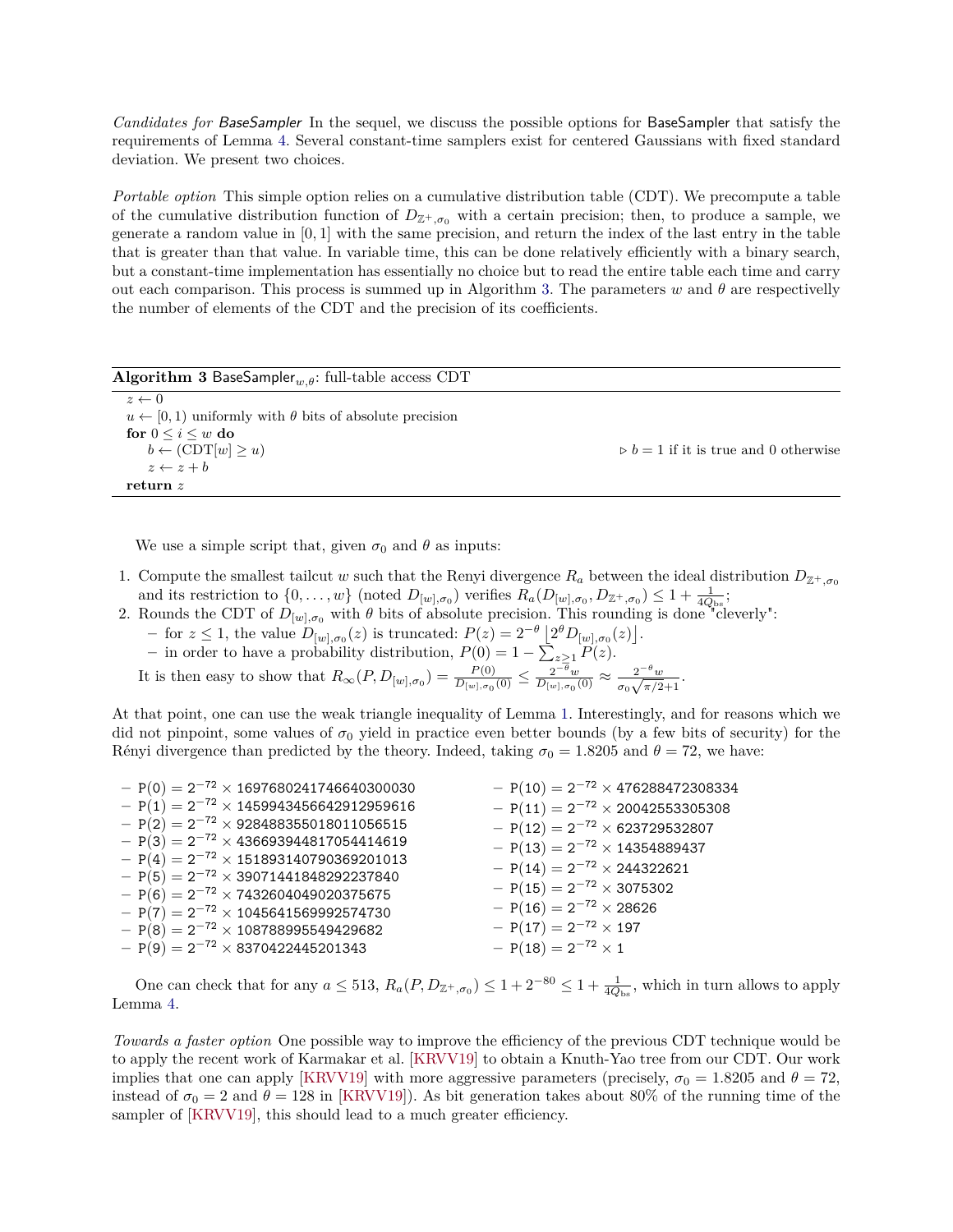#### <span id="page-11-2"></span>**5.3 Choices for the implementation**

We provide an implementation using floating-point arithmetic. It uses  $P_{\text{facct}}$  for computing the  $\exp()$  and BaseSampler = BaseSampler<sub>19,72</sub>.

We are currently working on improving this implementation from two angles. First, we expect to improve the performance with the use of [\[KRVV19\]](#page-15-5) for our BaseSampler. Secondly, we expect to provide a *portable version with fixed precision arithmetics* by removing all floating points and specialized commands. For this, we plan to use an adapted polynomial for the exp with [\[BBE](#page-14-1)<sup>+</sup>19] and to change the computation of the Falcon tree to store the standard deviations and centers with fixed precision.

#### <span id="page-11-0"></span>**6 Analysis of resistance against timing attacks**

In this section, we show that Algorithm [2](#page-6-3) is impervious against timing attacks. We formally prove that it is constant-time in the sense of Definition [2,](#page-2-3) with the sensitive values being the inputs  $\sigma, \mu$  and the output *z*.

*Attack model.* Let  $\mu, \sigma \in \mathbb{R}$  be fixed, with  $\sigma > \eta_{\epsilon}(\mathbb{Z})$ . We suppose that an adversary A can monitor precisely the execution time of at most  $Q_{\text{sampleZ}}$  executions of  $\text{SampleFZ}(\sigma, \mu)$ . However, A does not know  $\sigma, \mu$ , nor does he know the value  $z$  output at each execution. The goal of  $A$  is:

- A. To estimate *σ*;
- B. To estimate *µ*;
- C. For each execution, to recover the integer *z* output.

These are the sensitive values for SamplerZ. During the execution of SamplerZ, three elements may leak the sensitive values:

- 1. The running time of BaseSampler;
- 2. The running time of BerExp;
- 3. The number of iterations of the **while** loop.

On the other hand, if BaseSampler, BerExp and the number of iterations of the **while** loop are constanttime, then SamplerZ is constant-time as a composition of constant-time elements (since the other steps are a composition of elementary arithmetic operations, which are considered constant-time). To prove that SamplerZ is constant-time, we prove that each of these elements is constant-time with respect to each sensitive value  $\sigma, \mu, z$ . This requires to verify  $3 \times 3 = 9$  conditions, organized in Table [2.](#page-11-1)

<span id="page-11-1"></span>Table 2. Matrix of the conditions required to assess that SamplerZ is constant-time.

|                 | u  |    |
|-----------------|----|----|
| BaseSampler     |    |    |
| BerExp          | 2B | 20 |
| $\#$ iterations | 3B |    |

## **6.1 Analysis of BaseSampler**

We first show that BaseSampler is constant-time.

**With respect to**  $\sigma$  **and**  $\mu$ **.** BaseSampler takes neither  $\sigma$  nor  $\mu$  as inputs, so its running time is independent of them.

With respect to z. The running time of BaseSampler is a fixed constant (see Section [5.2\)](#page-9-1), so it is assumed constant time.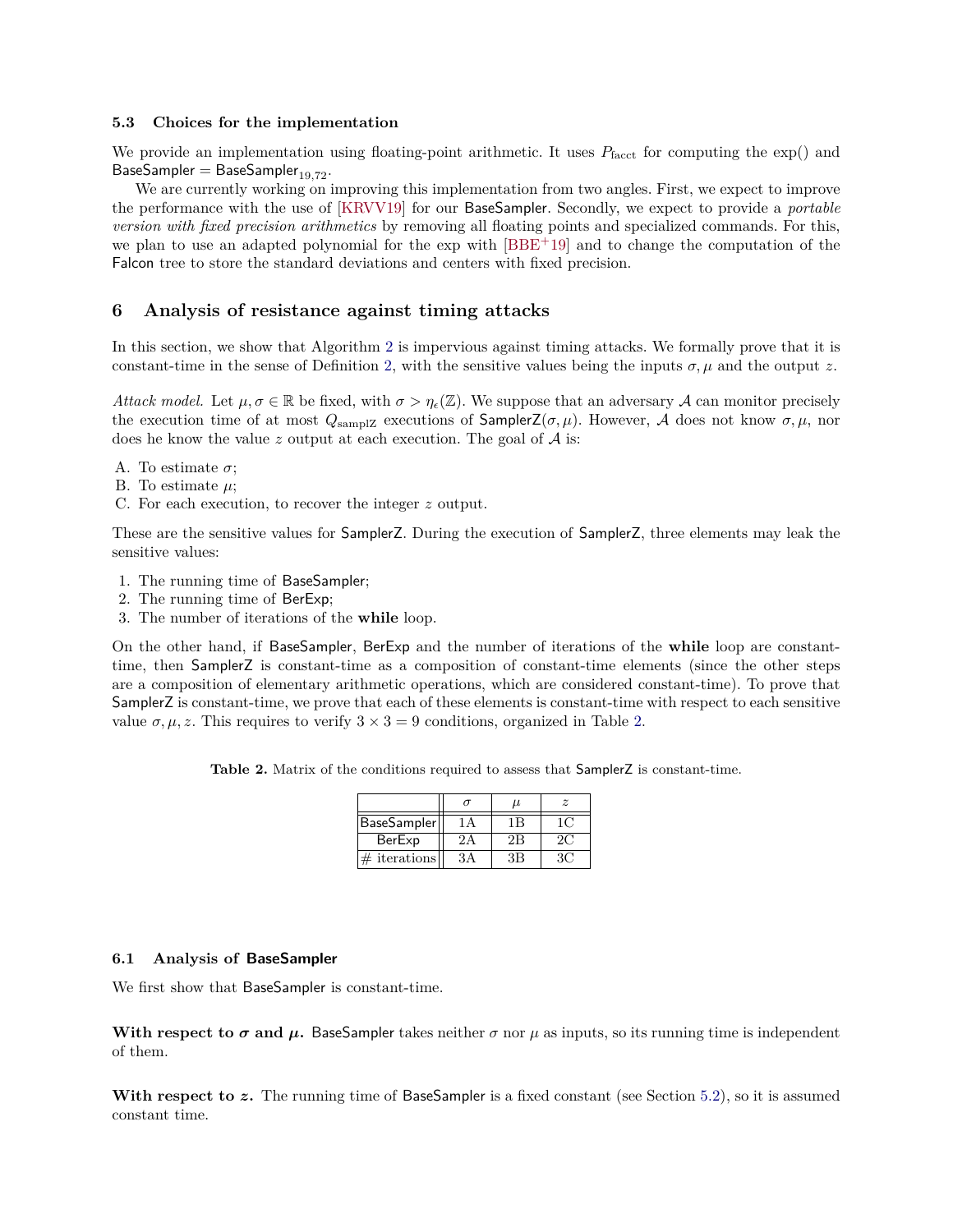#### <span id="page-12-4"></span>**6.2 Analysis of BerExp**

We now show that BerExp is constant-time with respect to  $\sigma, \mu$  and z. In BerExp, all the atomic operations are done in constant time, including the generation of *u*. Indeed, the polynomial approximation of Section [5.1](#page-8-2) is constant time. The number of iterations of the **while** loop is independent of any secret value: at each iteration, the probability that the loop stops is  $2^{-8}$ . Thus the running time of BerExp is independent of its input *x* and output *b* (thus of  $\sigma$ ,  $\mu$  and *z*).

#### <span id="page-12-0"></span>**6.3 Number of iterations of the while loop**

In this section, we prove that the rejection rate (or equivalently, the number of iterations of the **while** loop) leaks no sensitive value (in our case  $\mu, \sigma, z$ ).

**Choice of** *C***.** We now make explicit our choice of *C* in BerExp. For each  $\sigma$ , we take  $C(\sigma) = \frac{\sigma_{\min}}{\sigma}$ , where  $\sigma_{\min} = \eta_{\epsilon}(\mathbb{Z}^n)$  is a lower bound on the possibles values of  $\sigma$ . Clearly,  $C(\sigma) \in (0,1)$  for the considered values of  $\sigma$ . This scaling factor is independent of  $\mu$ , z, and we will see that it also makes the number of iterations independent of  $\sigma$ .

To simplify our argument, we suppose that BaseSampler and BerExp are perfectly correct; leveraging the same arguments as in Section [5,](#page-6-2) one can show that our argument hold as well when the real algorithms BaseSampler and BerExp are used. For fixed inputs  $\sigma$  and  $\mu$ , the probability that a given  $z \in \mathbb{Z}$  (with a uniquely associated  $z_0$ ) is output by **SamplerZ** at an iteration is:

$$
\mathbb{P}[\mathsf{SamplerZ} \to z] = \underbrace{\frac{\rho_{\sigma_0}(z_0)}{\rho_{\sigma_0}(\mathbb{Z}^+)}}_{\mathbb{P}[\mathsf{BaseSampler} \to z_0]} \cdot \underbrace{\frac{1}{2}}_{\mathbb{P}[\mathsf{bi}]} \cdot \underbrace{C(\sigma) \cdot \frac{\rho_{\sigma,\mu}(z)}{\rho_{\sigma_0}(z_0)}}_{\mathbb{P}[\mathsf{BerExp} \to \mathbf{true} | z]} = \frac{C(\sigma) \cdot \rho_{\sigma,\mu}(z)}{2 \cdot \rho_{\sigma_0}(\mathbb{Z}^+)}.
$$

Let  $P_{true}$  denote the probability over an iteration that  $BerExp \rightarrow true$ . We have:

$$
P_{\mathbf{true}} = \mathbb{P}[\text{BerExp} \to \mathbf{true}] = \sum_{z} \mathbb{P}[\text{SamplerZ} \to z] = \frac{C(\sigma) \cdot \rho_{\sigma,\mu}(\mathbb{Z})}{2 \cdot \rho_{\sigma_0}(\mathbb{Z}^+)},\tag{7}
$$

which is proportional to  $C(\sigma) \cdot \rho_{\sigma,\mu}(\mathbb{Z})$ , since  $\sigma_0$  is a public constant. For the values of  $\sigma_0, \sigma$  used in Falcon, it holds that  $P_{true} \leq 1/2$ . Incidentally, this also implies that the average number of iterations  $\mathcal{N}_{iter}$  verifies  $\mathcal{N}_{\text{iter}} \leq 2$ . We now show that the distribution of the number of **while** loops in SamplerZ is constant-time, which is equivalent to showing that  $P_{true}$  is independent of  $\mu$ ,  $\sigma$  and  $z$ .

**With respect to**  $\mu$ **.** Discarding factors independent of  $\mu$ , the probability  $P_{\text{true}}$  is proportional to  $\rho_{\sigma,\mu}(\mathbb{Z})$ , see [\(7\)](#page-12-1). In Falcon, by construction all the *σ*'s verify  $\sigma \geq \eta_{\epsilon}(\mathbb{Z}^n) \geq \eta_{\epsilon/n}(\mathbb{Z})$ , with:

<span id="page-12-2"></span><span id="page-12-1"></span>
$$
\epsilon \le \frac{1}{\sqrt{4\lambda Q_s}} \tag{8}
$$

From  $|\text{GPV08}, \text{ Lemma 2.7}, \text{ it holds that if } \sigma \text{ verifies } \sigma \geq \eta_{\delta}(\mathbb{Z}) \text{ for some } \delta \in (0,1), \text{ then:}$ 

$$
\rho_{\sigma,\mu}(\mathbb{Z}) \in \left[\frac{1-\delta}{1+\delta},1\right] \cdot \rho_{\sigma}(\mathbb{Z}).\tag{9}
$$

We note  $\mathcal{P} = \mathcal{B}_{P_{\text{true}}}$  and  $\mathcal{Q} = \mathcal{B}_{P_{\text{true}} \cdot \frac{\rho_{\sigma}(\mathbb{Z})}{\rho_{\sigma,\mu}(\mathbb{Z})}}$ . The distribution  $\mathcal{Q}$  is ideal and is independent of  $\mu$ , but the one we get in practice is P. Noting  $\delta = \epsilon/n$  and combining [\(9\)](#page-12-2) with [\[Pre17\]](#page-16-4) Lemma 3, the Rényi divergence  $R_a(\mathcal{P}, \mathcal{Q})$  verifies:

<span id="page-12-3"></span>
$$
R_a(\mathcal{P}, \mathcal{Q}) \le \left(1 + \frac{a(a-1)\delta^2}{2(1-\delta)^{a+1}}\right)^{\frac{1}{a-1}} \underset{\delta \to 0}{\sim} 1 + \frac{a\delta^2}{2},\tag{10}
$$

Combining [\(10\)](#page-12-3), [\(9\)](#page-12-2), taking  $a = 2\lambda + 1$  and following the same arguments as in Section [5,](#page-6-2) one can argue that recovering  $\mu$  given the number of **while** loops is as hard as without this information, as long as there are  $O(n^2 Q_s)$  calls to  $P$ . In comparison, the actual number of calls to  $P$  is smaller by a factor  $O(n)$ , see Table [1.](#page-7-0)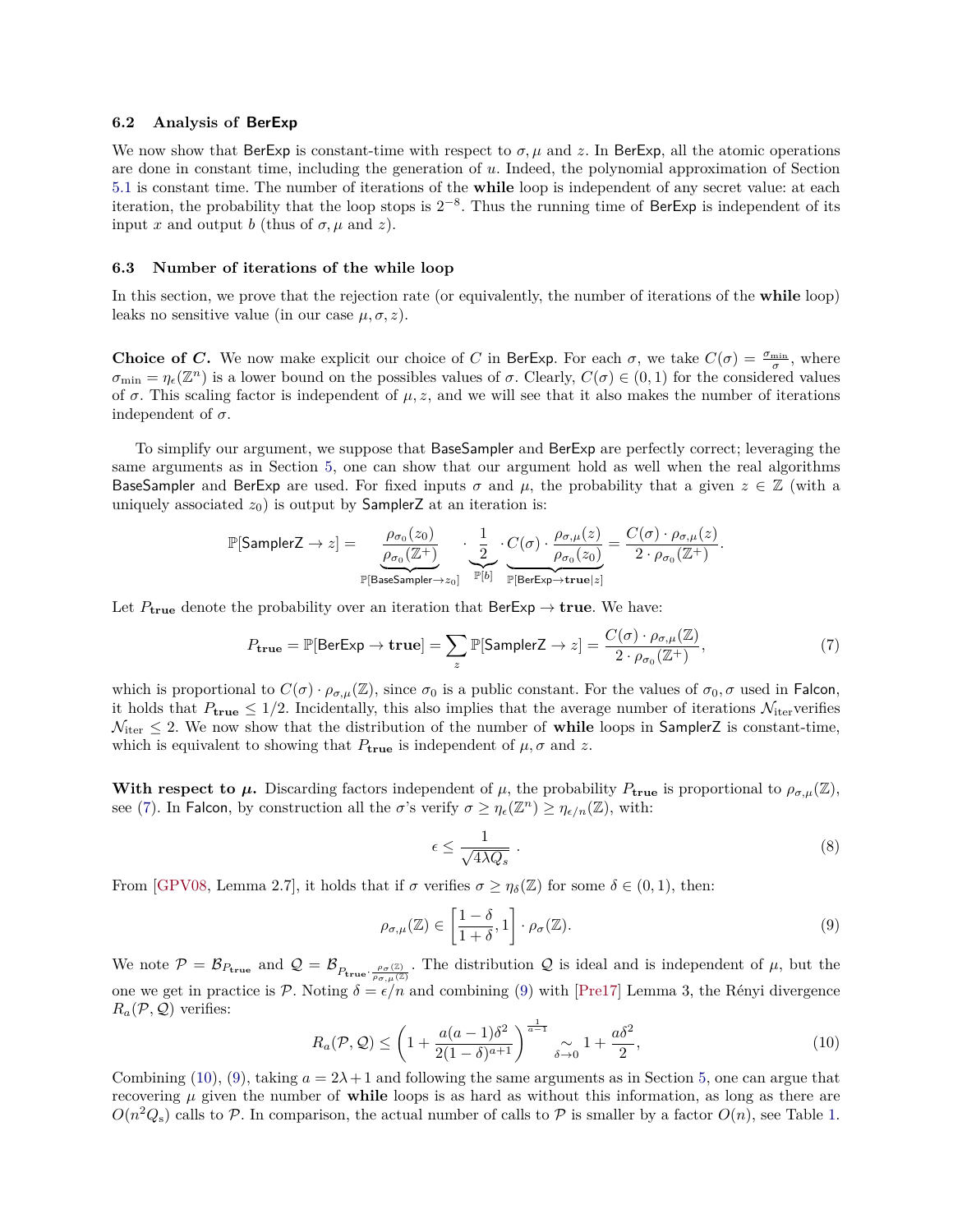<span id="page-13-3"></span><span id="page-13-2"></span>**With respect to**  $\sigma$ **.** This is where our scaling function plays an important role. We have seen that BerExp outputs **true** with a probability essentially proportional to  $C(\sigma) \cdot \rho_{\sigma}(\mathbb{Z})$ . By the Poisson summation formula:

$$
\rho_{\sigma}(\mathbb{Z}) = \sigma \sqrt{2\pi} \cdot \left( 1 + 2 \sum_{n \ge 1} \exp(-2n^2 \pi^2 \sigma^2) \right) \approx \sigma \sqrt{2\pi}
$$
\n(11)

Thus the probability that BerExp outputs **true** is essentially proportional to  $C(\sigma) \cdot \sigma = \sigma_{\min}$ .<sup>[8](#page-0-0)</sup> Therefore, the number of iterations of the **while** loop is independent of  $\sigma$ .

*Impact of the scaling factor.* We study the impact of the scaling factor  $C(\sigma)$  on the running time. In Falcon, each *σ* verifies  $\sigma_{\min} \leq \sigma \leq \sigma_{\max}$ , where  $\sigma_{\min} = \eta_{\epsilon}(\mathbb{Z}^n)$  and  $\sigma_{\max} = \sigma_{\min} \cdot \frac{\max_i ||\tilde{b}_i||}{\min_i ||\tilde{b}_i||}$  $\frac{\max_i \|\mathbf{b}_i\|}{\min_i \|\tilde{\mathbf{b}}_i\|}$ . The  $\tilde{\mathbf{b}}_i$  are the Gram-Schmidt vectors of the secret, short basis **B**. In Falcon, it holds that:

$$
\max_{i} \|\tilde{\mathbf{b}}_{i}\| \le 1.17\sqrt{q} \tag{12}
$$

<span id="page-13-1"></span><span id="page-13-0"></span>
$$
\min_{i} \|\tilde{\mathbf{b}}_{i}\| \ge \sqrt{q}/1.17\tag{13}
$$

By construction, [\(12\)](#page-13-0) is true (Falcon enforces this condition). To prove [\(13\)](#page-13-1), we rely on a peculiar property of Falcon's private bases: *symplecticity*. Let  $J = \begin{bmatrix} 0 & 1 \\ 1 & 0 \end{bmatrix}$  $-1|0$  $\left[\right]$ , and let  $\mathbf{B} = \left[\frac{g|-f}{C\sqrt{E}}\right]$  $|G|-F$  be a private basis used in Falcon. It has been observed in [\[GHN06\]](#page-15-19) that **B** is  $q$ -symplectic, that is, it verifies

$$
\mathbf{B}^t \times \mathbf{J} \times \mathbf{B} = q \cdot \mathbf{J}.\tag{14}
$$

As per [\[GHN06,](#page-15-19) Corollary 1], this implies that for any *i*,  $\|\tilde{\mathbf{b}}_{2n+1-i}\| = q/\|\tilde{\mathbf{b}}_i\|$ . Combining this with [\(12\)](#page-13-0) yields [\(13\)](#page-13-1). Thus  $C(\sigma) \leq \frac{\sigma_{\min}}{\sigma_{\max}} \leq (1.17)^{-2} \approx 0.73$ , which means a non-negligible but reasonable impact on the running time of the sampler.

With respect to  $z$ . It is immediate from [\(7\)](#page-12-1) that  $P_{true}$  is independent of  $z$ . Thus the output  $z$  is *independent* of the number of iterations of the **while** loop.

## **7 Benchmarks**

In this section, we first discuss the results of our constant-time implementation of Falcon. Next, we compare it with the reference implementation running times of Falcon and Dilithium.

#### **7.1 Results**

In our constant-time implementation of Falcon, the cost of the signing operation is dominated by the cost of the fast Fourier sampler as this component accounts for 76% of its total cycle count. In turn, the cost of the fast Fourier sampler heavily depends on the performance of the Gaussian sampler that is executed 2*n* times during the fast Fourier sampling. The 2*n* calls to the Gaussian sampler account for 58% of the cycle count of the entire signature generation. Finally, the cost of the fast Gaussian sampler heavily depends on the performance of the PRNG (a portable implementation of ChaCha20) whose cost accounts for 28% of the entire signature generation.

 ${}^{8}$ The approximation in [\(11\)](#page-13-2) is precise enough to make this simplification. Indeed, for the parameters of Falcon, it has a relative error  $\leq 2^{-44}$ , at which point one can apply the same Rényi arguments as previously.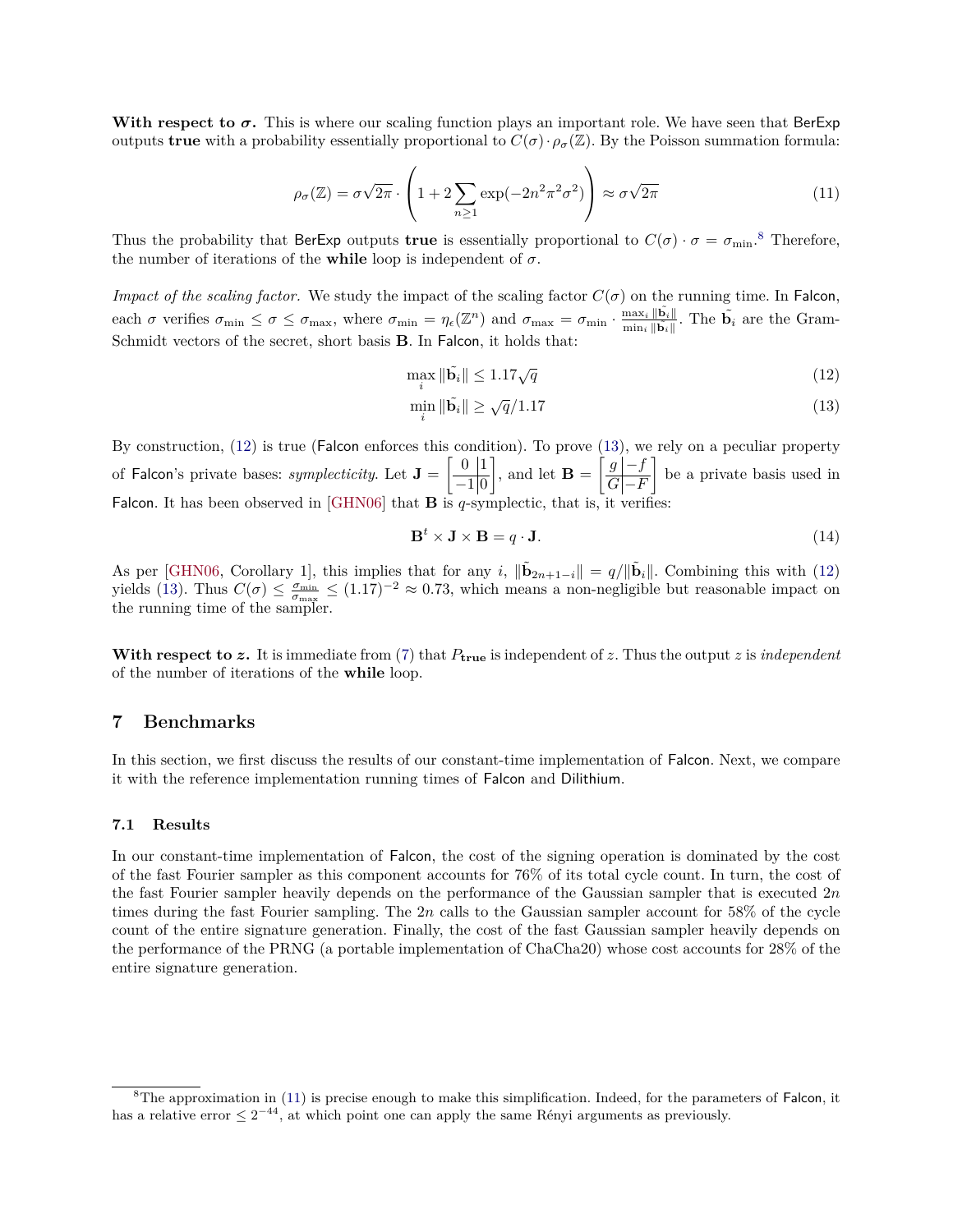## <span id="page-14-4"></span>**7.2 Comparison**

In Table [3](#page-14-3) we present the running times of our constant-time implementation on an Intel Core i7-6500U CPU (clocked at 2.5 GHz) and compare them with the reference implementation running times of Falcon and Dilithium.

- **–** The Falcon reference implementation is not constant-time. It uses only standard C code, no inline assembly, intrinsic or 128-bit integer. It uses a standard implementation of ChaCha20 as PRNG.
- **–** The Dilithium reference implementation is constant-time, it does not branch depending on secret data and does not access memory locations that depend on secret data. The reference implementation we consider is the non-AVX2 and non-AES one. It uses SHAKE-256 and SHAKE-128 as PRNG.
- **–** Our constant-time Falcon implementation uses only standard C code, no inline assembly, floating-point division, intrinsic or 128-bit integer, except to compute the exp function by using XMM registers of 128 bit [\[ZSS18](#page-16-2)[,KRVV19\]](#page-15-5). The PRNG is unchanged compared to the reference implementation of Falcon.

| <b>NIST Level</b> | <b>Scheme</b>                               | Constant-Time sign/s vrfy/s pub length sig length |      |       |      |      |
|-------------------|---------------------------------------------|---------------------------------------------------|------|-------|------|------|
|                   | Falcon (reference)                          | $\overline{N}_{\Omega}$                           | 5905 | 41152 | 897  | 618  |
|                   | 1 - AES128 Falcon (this work)               | Yes                                               | 4027 | 37952 | 897  | 618  |
|                   | Dilithium (reference)                       | Yes                                               | 2062 | 10670 | 1184 | 2044 |
|                   | 2 - SHA256 Dilithium (reference)            | Yes                                               | 1343 | 7310  | 1472 | 2701 |
|                   | $ 3 - \text{AES}192 $ Dilithium (reference) | Yes                                               | 1507 | 5578  | 1760 | 3366 |
| $5 - AES256$      | Falcon (reference)                          | N <sub>0</sub>                                    | 3093 | 20085 | 1793 | 1234 |
|                   | Falcon (this work)                          | Yes                                               | 2097 | 20260 | 1793 | 1234 |

<span id="page-14-3"></span>**Table 3.** Comparison of our constant-time implementation of Falcon with the reference implementation of Falcon and the constant-time reference implementation of Dilithium.

Signature generation time does not include the Falcon LDL tree building, which is done when the private key is loaded. Compared to the reference implementation, ours is about 50% slower, but remains very competitive speed-wise. In addition, one can expect a much closer gap using intrinsics (such as AES-NI) for the PRNG and replacing the CDT by Knuth-Yao trees as per [\[KRVV19\]](#page-15-5).

## **Acknowledgements**

We thank Léo Ducas for helpful suggestions. We also thank Thomas Pornin and Mehdi Tibouchi for useful discussions. The first author was supported by the project PQ Cybersecurity (Innovate UK research grant 104423). The second and third authors were supported by BPI-France in the context of the national project RISQ (P141580), and by the European Union PROMETHEUS project (Horizon 2020 Research and Innovation Program, grant 780701). The third author was also supported by ANRT under the program CIFRE N2016*/*1583.

## **References**

- <span id="page-14-2"></span>AD73. Joachim Ahrens and Ulrich Dieter. Extension of forsythe's method for random sampling from the normal distribution. *Mathematics of computation*, 27:927–937, 1973. [2](#page-1-0)
- <span id="page-14-1"></span>BBE<sup>+</sup>19. Gilles Barthe, Sonia Belaïd, Thomas Espitau, Pierre-Alain Fouque, Mélissa Rossi, and Mehdi Tibouchi. Galactics: Gaussian sampling for lattice-based constant-time implementation of cryptographic signatures, revisited. Cryptology ePrint Archive, Report 2019/511, 2019. <https://eprint.iacr.org/2019/511>. [1,](#page-0-1) [2,](#page-1-0) [9,](#page-8-3) [12](#page-11-2)
- <span id="page-14-0"></span>BDE<sup>+</sup>18. Jonathan Bootle, Claire Delaplace, Thomas Espitau, Pierre-Alain Fouque, and Mehdi Tibouchi. LWE without modular reduction and improved side-channel attacks against BLISS. In Thomas Peyrin and Steven Galbraith, editors, *ASIACRYPT 2018, Part I*, volume 11272 of *LNCS*, pages 494–524, Brisbane, Queensland, Australia, December 2–6, 2018. Springer, Heidelberg, Germany. [1](#page-0-1)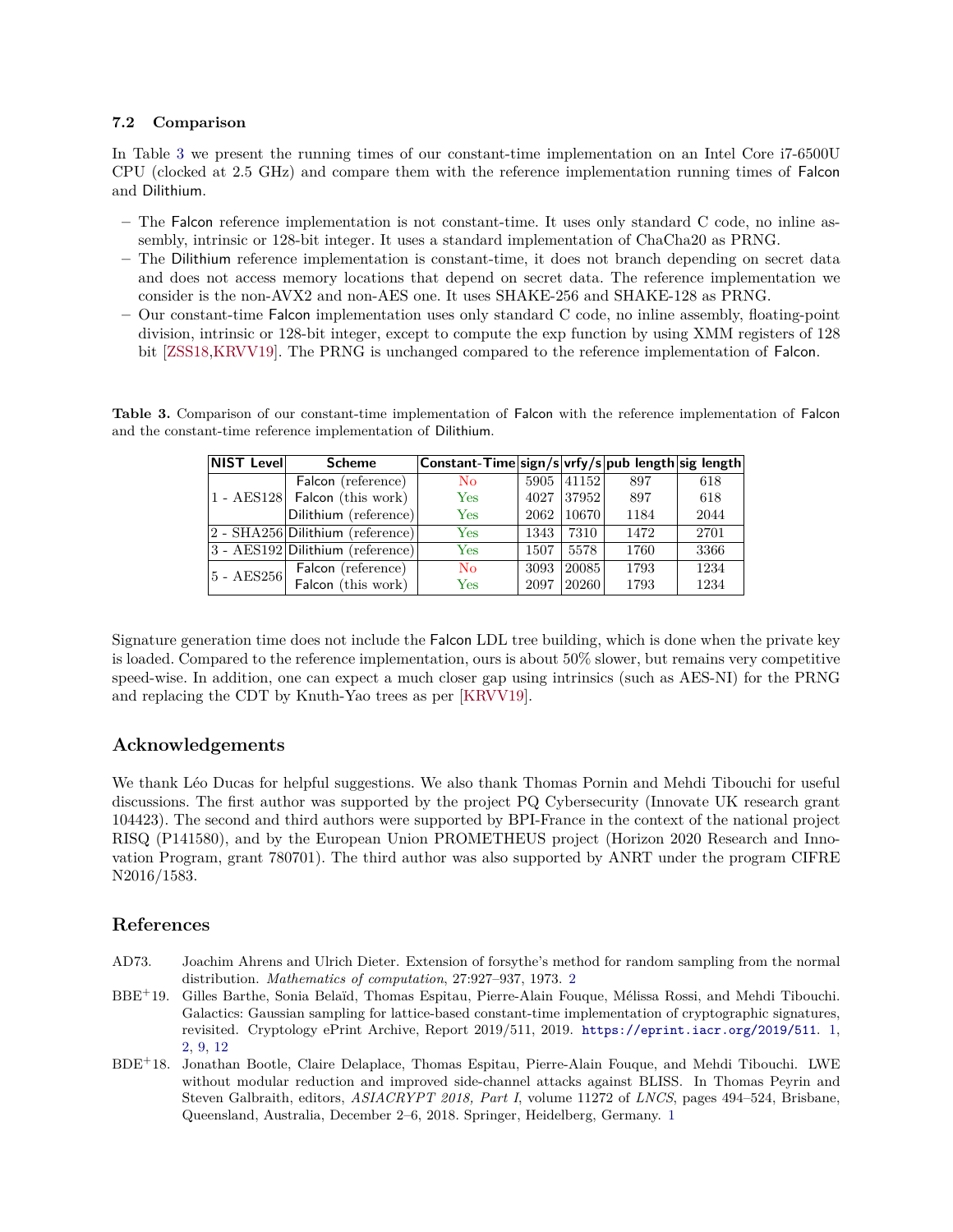- <span id="page-15-20"></span><span id="page-15-7"></span>BLL<sup>+</sup>15. Shi Bai, Adeline Langlois, Tancrède Lepoint, Damien Stehlé, and Ron Steinfeld. Improved security proofs in lattice-based cryptography: Using the Rényi divergence rather than the statistical distance. In Tetsu Iwata and Jung Hee Cheon, editors, *ASIACRYPT 2015, Part I*, volume 9452 of *LNCS*, pages 3–24, Auckland, New Zealand, November 30 – December 3, 2015. Springer, Heidelberg, Germany. [2,](#page-1-0) [3](#page-2-4)
- <span id="page-15-1"></span>BPSV19. Ward Beullens, Bart Preneel, Alan Szepieniec, and Frederik Vercauteren. LUOV. Technical report, National Institute of Standards and Technology, 2019. available at [https://csrc.nist.gov/projects/](https://csrc.nist.gov/projects/post-quantum-cryptography/round-2-submissions) [post-quantum-cryptography/round-2-submissions](https://csrc.nist.gov/projects/post-quantum-cryptography/round-2-submissions). [1](#page-0-1)
- <span id="page-15-3"></span>DDLL13. Léo Ducas, Alain Durmus, Tancrède Lepoint, and Vadim Lyubashevsky. Lattice signatures and bimodal Gaussians. In Ran Canetti and Juan A. Garay, editors, *CRYPTO 2013, Part I*, volume 8042 of *LNCS*, pages 40–56, Santa Barbara, CA, USA, August 18–22, 2013. Springer, Heidelberg, Germany. [1,](#page-0-1) [2](#page-1-0)
- <span id="page-15-9"></span>DG14. Nagarjun C. Dwarakanath and Steven D. Galbraith. Sampling from discrete gaussians for lattice-based cryptography on a constrained device. *Applicable Algebra in Engineering, Communication and Computing*, 25(3):159–180, Jun 2014. [2](#page-1-0)
- <span id="page-15-10"></span>DN12. Léo Ducas and Phong Q. Nguyen. Faster Gaussian lattice sampling using lazy floating-point arithmetic. In Xiaoyun Wang and Kazue Sako, editors, *ASIACRYPT 2012*, volume 7658 of *LNCS*, pages 415–432, Beijing, China, December 2–6, 2012. Springer, Heidelberg, Germany. [2](#page-1-0)
- <span id="page-15-11"></span>Duc13. Léo' Ducas. *Signatures fondées sur les réseaux euclidiens : attaques, analyses et optimisations*. Theses, École Normale Supérieure, 2013. [2](#page-1-0)
- <span id="page-15-14"></span>DWZ18. Yusong Du, Baodian Wei, and Huang Zhang. A rejection sampling algorithm for off-centered discrete gaussian distributions over the integers. *Science China Information Sciences*, 62(3):39103, Sep 2018. [2](#page-1-0)
- <span id="page-15-4"></span>EFGT17. Thomas Espitau, Pierre-Alain Fouque, Benoît Gérard, and Mehdi Tibouchi. Side-channel attacks on BLISS lattice-based signatures: Exploiting branch tracing against strongSwan and electromagnetic emanations in microcontrollers. In Thuraisingham et al. [\[TEMX17\]](#page-16-8), pages 1857–1874. [1](#page-0-1)
- <span id="page-15-17"></span>Est60. Gerald Estrin. Organization of computer systems: The fixed plus variable structure computer. In *Papers Presented at the May 3-5, 1960, Western Joint IRE-AIEE-ACM Computer Conference*, IRE-AIEE-ACM '60 (Western), pages 33–40, New York, NY, USA, 1960. ACM. [10](#page-9-2)
- <span id="page-15-12"></span>For72. George E. Forsythe. Von neumann's comparison method for random sampling from the normal and other distributions. *Mathematics of Computation*, 26(120):817–826, 1972. [2](#page-1-0)
- <span id="page-15-19"></span>GHN06. Nicolas Gama, Nick Howgrave-Graham, and Phong Q. Nguyen. Symplectic lattice reduction and NTRU. In Serge Vaudenay, editor, *EUROCRYPT 2006*, volume 4004 of *LNCS*, pages 233–253, St. Petersburg, Russia, May 28 – June 1, 2006. Springer, Heidelberg, Germany. [14](#page-13-3)
- <span id="page-15-18"></span>GPV08. Craig Gentry, Chris Peikert, and Vinod Vaikuntanathan. Trapdoors for hard lattices and new cryptographic constructions. In Richard E. Ladner and Cynthia Dwork, editors, *40th ACM STOC*, pages 197–206, Victoria, BC, Canada, May 17–20, 2008. ACM Press. [13](#page-12-4)
- <span id="page-15-2"></span>HBD<sup>+</sup>19. Andreas Hulsing, Daniel J. Bernstein, Christoph Dobraunig, Maria Eichlseder, Scott Fluhrer, Stefan-Lukas Gazdag, Panos Kampanakis, Stefan Kolbl, Tanja Lange, Martin M Lauridsen, Florian Mendel, Ruben Niederhagen, Christian Rechberger, Joost Rijneveld, Peter Schwabe, and Jean-Philippe Aumasson. SPHINCS+. Technical report, National Institute of Standards and Technology, 2019. available at [https:](https://csrc.nist.gov/projects/post-quantum-cryptography/round-2-submissions) [//csrc.nist.gov/projects/post-quantum-cryptography/round-2-submissions](https://csrc.nist.gov/projects/post-quantum-cryptography/round-2-submissions). [1](#page-0-1)
- <span id="page-15-8"></span>HLS18. Andreas Hülsing, Tanja Lange, and Kit Smeets. Rounded gaussians - fast and secure constant-time sampling for lattice-based crypto. In Michel Abdalla and Ricardo Dahab, editors, *PKC 2018, Part II*, volume 10770 of *LNCS*, pages 728–757, Rio de Janeiro, Brazil, March 25–29, 2018. Springer, Heidelberg, Germany. [2](#page-1-0)
- <span id="page-15-13"></span>Kar16. Charles F. F. Karney. Sampling exactly from the normal distribution. *ACM Trans. Math. Softw.*, 42(1):3:1– 3:14, January 2016. [2](#page-1-0)
- <span id="page-15-5"></span>KRVV19. Angshuman Karmakar, Sujoy Sinha Roy, Frederik Vercauteren, and Ingrid Verbauwhede. Pushing the speed limit of constant-time discrete gaussian sampling. a case study on falcon. Cryptology ePrint Archive, Report 2019/267, 2019. <https://eprint.iacr.org/2019/267>. [1,](#page-0-1) [2,](#page-1-0) [11,](#page-10-1) [12,](#page-11-2) [15](#page-14-4)
- <span id="page-15-0"></span>LDK<sup>+</sup>19. Vadim Lyubashevsky, Léo Ducas, Eike Kiltz, Tancrède Lepoint, Peter Schwabe, Gregor Seiler, and Damien Stehlé. CRYSTALS-DILITHIUM. Technical report, National Institute of Standards and Technology, 2019. available at <https://csrc.nist.gov/projects/post-quantum-cryptography/round-2-submissions>. [1,](#page-0-1) [2](#page-1-0)
- <span id="page-15-15"></span>MR07. Daniele Micciancio and Oded Regev. Worst-case to average-case reductions based on gaussian measures. *SIAM J. Comput.*, 2007. [3](#page-2-4)
- <span id="page-15-6"></span>MW17. Daniele Micciancio and Michael Walter. Gaussian sampling over the integers: Efficient, generic, constanttime. In Jonathan Katz and Hovav Shacham, editors, *CRYPTO 2017, Part II*, volume 10402 of *LNCS*, pages 455–485, Santa Barbara, CA, USA, August 20–24, 2017. Springer, Heidelberg, Germany. [2](#page-1-0)
- <span id="page-15-16"></span>NIS16. NIST. Submission requirements and evaluation criteria for the post-quantum cryptography standardization process, 2016. <https://csrc.nist.gov/Projects/Post-Quantum-Cryptography>. [4](#page-3-1)